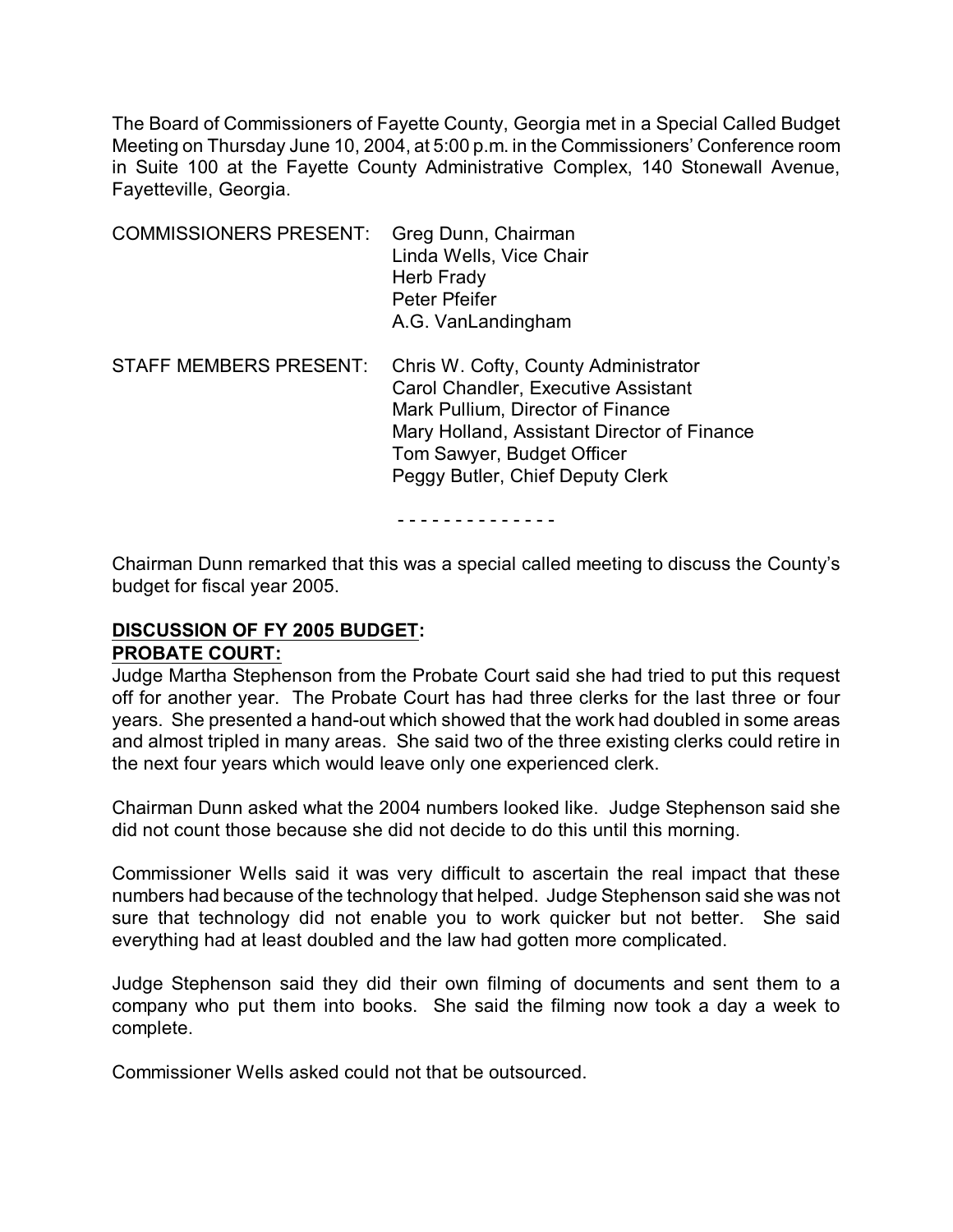Judge Stephenson said the company not only put the information in books and returned to them but they also made a microfilm of the information that they send to the state archive which was a permanent record in case something happened to their records.

Judge Stephenson said the people who came into their office took a lot of time to help. She said what they did to help was more of a personal nature and took longer to complete. She said they could not rush people out because they did not just take their paperwork and file it.

Commissioner Wells said last year when Judge Stephenson came to the budget session she indicated that everything was great. Judge Stephenson said that it was then but all of a sudden it got to the point where they could not cope any longer.

Commissioner VanLandingham said he did not have any way to determine if there were spurts between 1993 and 2003, if it was a gradual increase, or what. He said running through some figures, over a ten year period the highest increase was in death certificates and he did not know how long it took to process a death certificate. He said that was the largest increase which was 41%. Judge Stephenson said that was because of the hospital.

Judge Stephenson said when there was a major crime in the County there was a drastic increase in the number of gun permits. She said they were doing twice as much work.

She said during her first term they had four clerks with one of the clerks being a traffic clerk. She said this clerk had gone with the state court. She said that took away from their help because the traffic clerk did other duties as well.

Chairman Dunn asked if last year they got by OK. Judge Stephenson replied that they did. Chairman Dunn asked if there was a backlog. Judge Stephenson replied that there was not. She said they could not have a backlog.

Chairman Dunn said the problem they had as commissioners was trying to get the job done right with as little taxpayer money involved as possible. He reconfirmed that last year was OK, there was no backlog and they were still getting by.

Judge Stephenson said the goal here was not to have a backlog. She said most of everything they did needed to be done promptly. She said things were about to get ahead of them.

Commissioner VanLandingham asked Judge Stephenson is she had any knowledge of the TANIF program. She said that she did not. Commissioner VanLandingham explained that it was a group of personnel that the state provided the County. He said they were individuals who were receiving temporary assistance. He said the County was beginning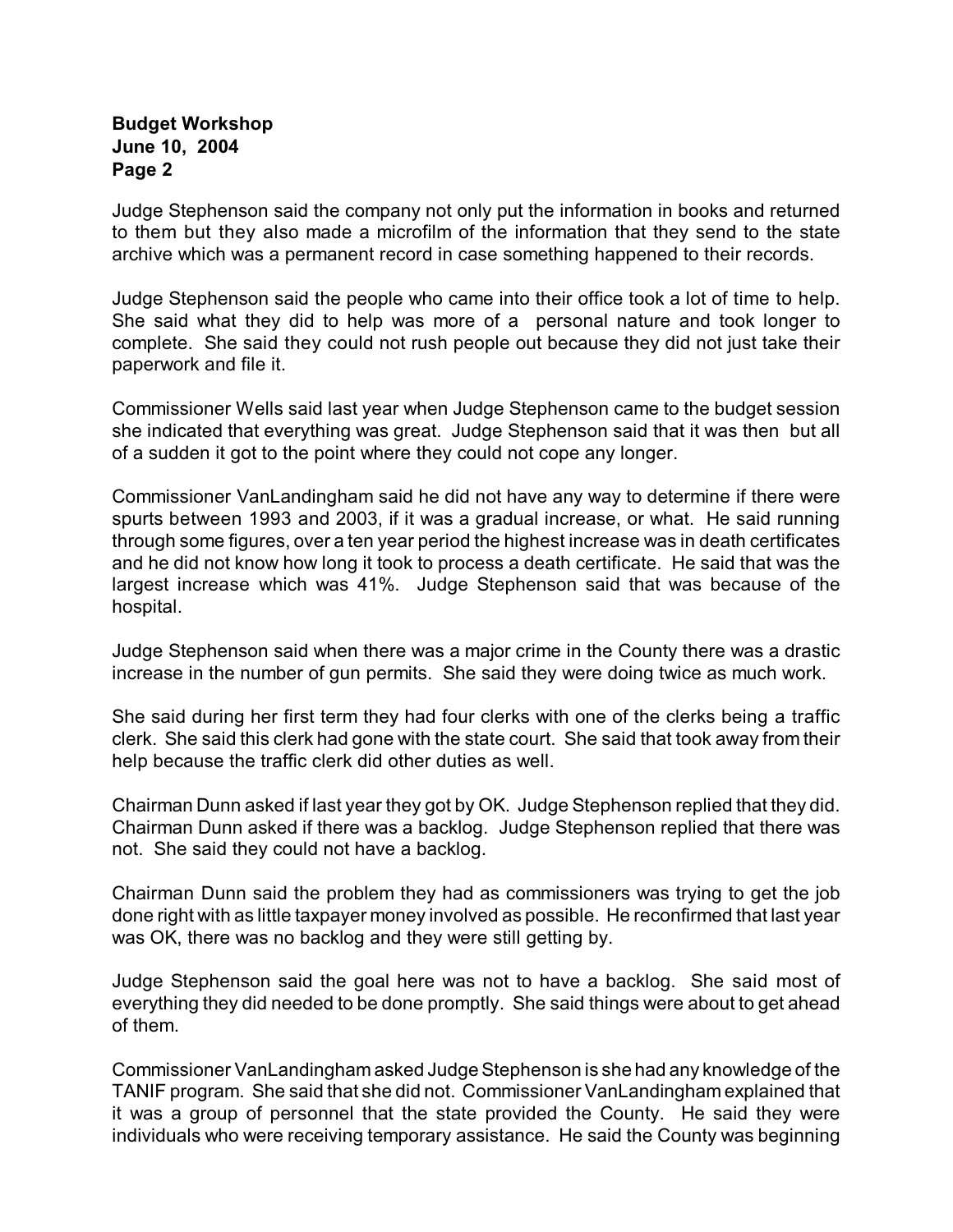to use these people. He said he saw two places at the Probate Office where there was no sensitivity so the TANIF workers should be of help. He said these people were trainable, some were already trained. He said they were people who had lost jobs. He said she would have to train them to suit her needs but they would not cost her anything. He said they could not keep getting state funds if they do not work. He said what they were looking at was if these people were already in the system and trained and we were at a point where we needed to hire someone, we would look at these people first.

Commissioner Wells said the reason she was struggling with this was because when the budget went out there was a form with it that requested it to be filled out to justify additional personnel. She said there was not a completed form from the Probate Court.

Judge Stephenson admitted she did not fill out that form. She said she had planned to wait another year.

Commissioner Wells said this put them in a situation because they had denied several departments new positions because they had not been able to justify according the form for justification. She said she just did not see how they could say yes to Judge Stephenson when they had denied several other people.

Commissioner Wells said the fairer way to do this was for Judge Stephenson to explore the TANIF people and if it did not work out to come back in January and give the Board the necessary justification.

Chairman Dunn asked Mr. Cofty how many TANIF people had been placed in the County. Mr. Cofty replied that right now there were seven or eight working for the County. Mr. Cofty said for the most part they had worked out very well. He said there was a lady working in Human Resources that seemed to be doing a very good job.

Judge Stephenson said she thought the Board would see from these numbers and the fact that the Probate Court had not increased its personnel in twenty-five to thirty years that they needed more help.

Chairman Dunn said that this was a case of suffering by their own good work. He said they had increased in every category, still getting the job done and no backlog. He said if she did not want to use the TANIF personnel, he said she could come back and try to justify her need to hire personnel in January. He said he would be comfortable with doing a midyear review on this.

Commissioner VanLandingham asked Judge Stephenson if she would be willing to explore the TANIF employment situation. He said he thought she would be pleasantly surprised at the quality of the workforce.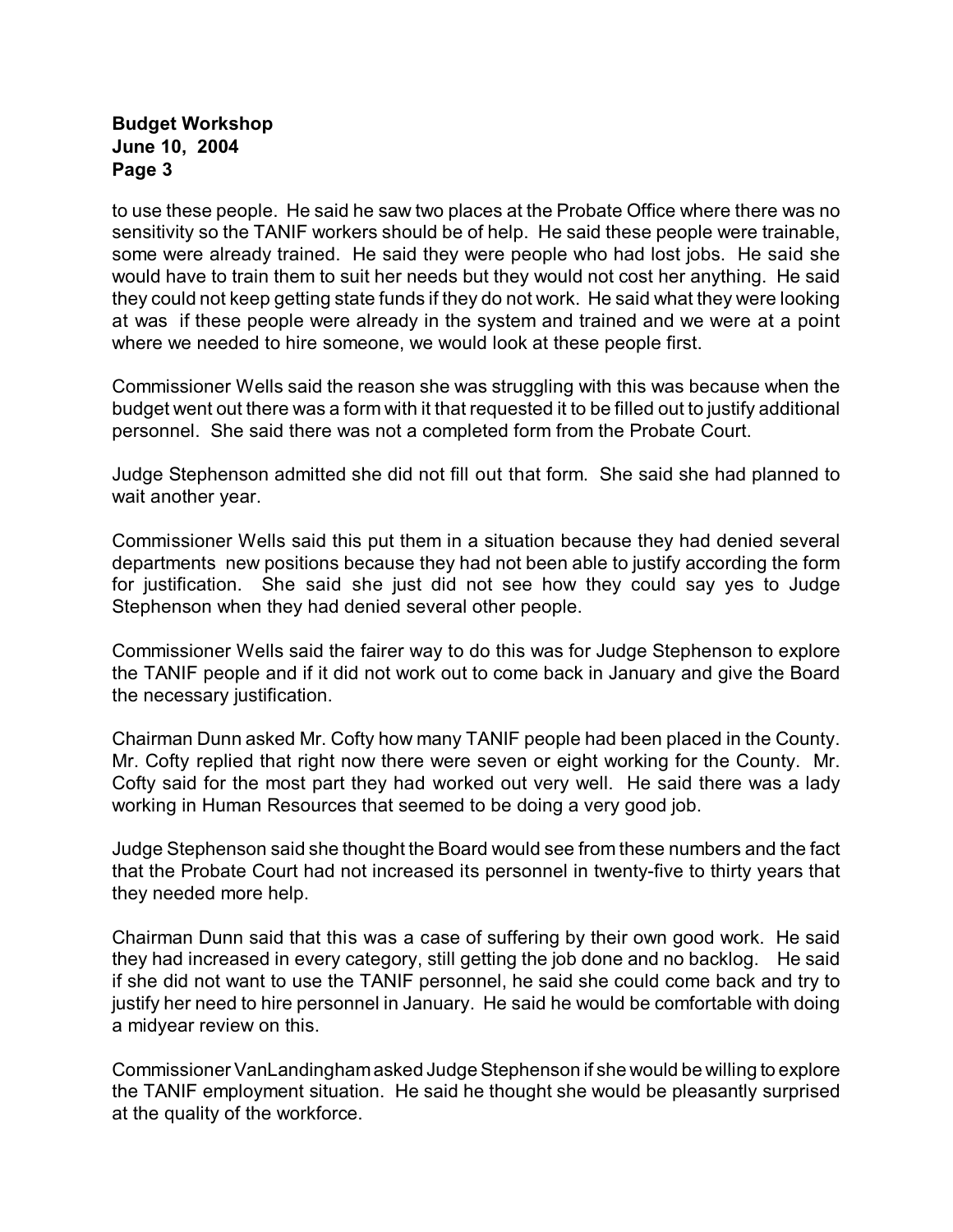Mr. Cofty said he would be glad to work with Judge Stephenson and help her with the TANIF hiring.

Judge Stephenson said she would try it, but it was not her first choice.

Motion was made by Commissioner VanLandingham, to approve the Probate Court budget as printed. Motion was seconded by Commissioner Pfeifer. Motion carried 5-0.

## **CONFISCATED PROPERTY - STATE:**

Commissioner VanLandingham said he had a question about uniforms. He said they were buying uniforms again for \$4,000 out of this fund.

Chairman Dunn said they should not be buying uniforms out of this fund. He said they should re-budget uniforms in the County fund.

Commissioner Wells said they did every year.

Commissioner VanLandingham said they were paying \$15,500 for replacement for undercover vehicles. He asked what kind of vehicle could you get for \$15,000. He said we just approved specialized firearms and they were asking \$2,000 more for this.

Commissioner Wells said she did not think we had any latitude on this.

Chairman Dunn asked if they went through Purchasing for these items.

Finance Director, Mark Pullium said they did not. He said the Sheriff's Office was not using the County's Purchasing Department.

Mark Pullium said he needed to run a report in order to answer several of the questions asked by the Commissioners.

It was the consensus of the Board to pick this discussion up after the Board of Commissioners Meeting. The time to resume the Budget Workshop was 8:00 p.m.

## **COUNTY EXTENSION:**

Mark Pullium said staff recommended \$710 for computer supplies, left the \$350 for 4H supplies and added mileage back in the amount of \$500.

Chairman Dunn asked if Sheldon was going to use the county car. Mr. Pullium said yes.

Motion was made by Commissioner VanLandingham to approve the County Extension budget as corrected. Motion was seconded by Commissioner Wells. Motion carried 5-0.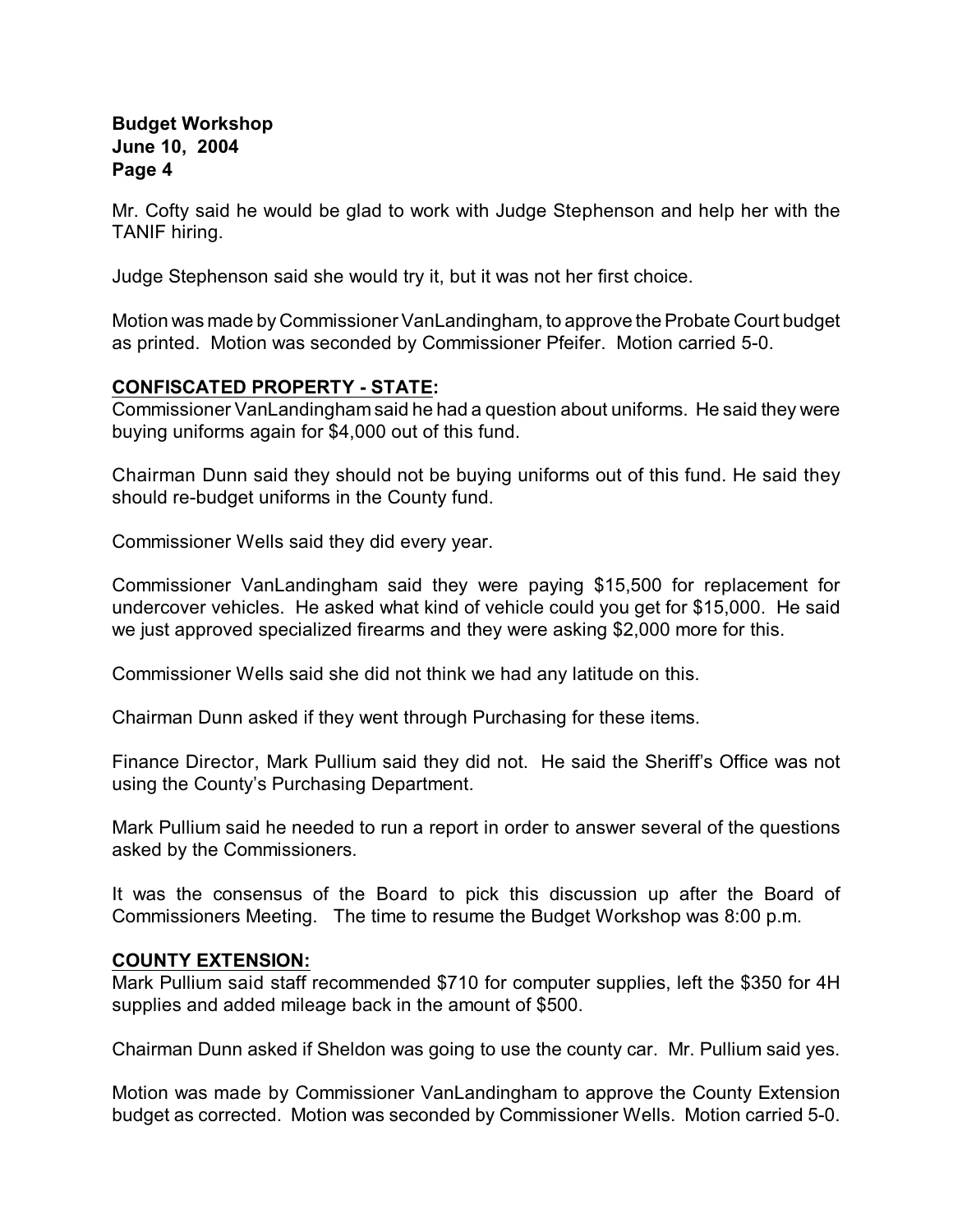#### **DISTRICT ATTORNEY:**

Mark Pullium said he had handouts from the District Attorney's office because they had sent a supplemental budget.

Mark Pullium said the budget in the book said that the District Attorney had asked for \$317,705. He said the District Attorney sent Finance a package which requested \$332,681. He said the first request included two attorneys and a secretary, and the second request included an additional attorney. Mr. Pullium said it would be an increase from what Finance recommended in the amount of \$14,976.

Mr. Pullium said in reference to the land building rental, there was \$1,080 for storing records off site because of the confidential nature. Mr. Pullium said he had a discussion with them and told them that if a suitable place could be found within the County property for this storage, it would result in the savings of the \$1,080. He said they would agree to that with the agreement that they had limited access to the storage area due to the nature of the records.

Commissioner Wells reconfirmed that the District Attorney was asking for \$14,976 to add the third attorney to handle the Juvenile Court. She said the county would be receiving \$30,000 back from the Superior Court's budget to help offset the fees of the new ADA. She said the reason was the lady that was handling this was no longer going to be doing it because they were only paying \$30,000 a year for a person to cover the entire circuit. She said they went back to Judge English and said they would take this back on but they needed a person to do it and Judge English agreed that the \$30,000 budgeted go into the DA's budget to help offset the fees.

Chairman Dunn asked Mr. Pullium what he was recommending.

Mr. Pullium said he agreed with Commissioner Wells that two attorneys and one secretary were sufficient with one handling the juvenile function and one taking up the additional work of the judicial circuit. He said that would bring it to the budgeted amount of \$317,705. He said staff was recommending no change.

Commissioner Wells said he asked for two and then for one more when he found out the Juvenile Court was going to be included.

Chairman Dunn asked if we would be cutting back.

Mr. Pullium confirmed that the total budget was \$322,635. He said if they went with the two attorneys and the secretary, as opposed to the three attorneys and secretary, the budget stayed at \$322,635, no change. He said what was recommended was sufficient funding.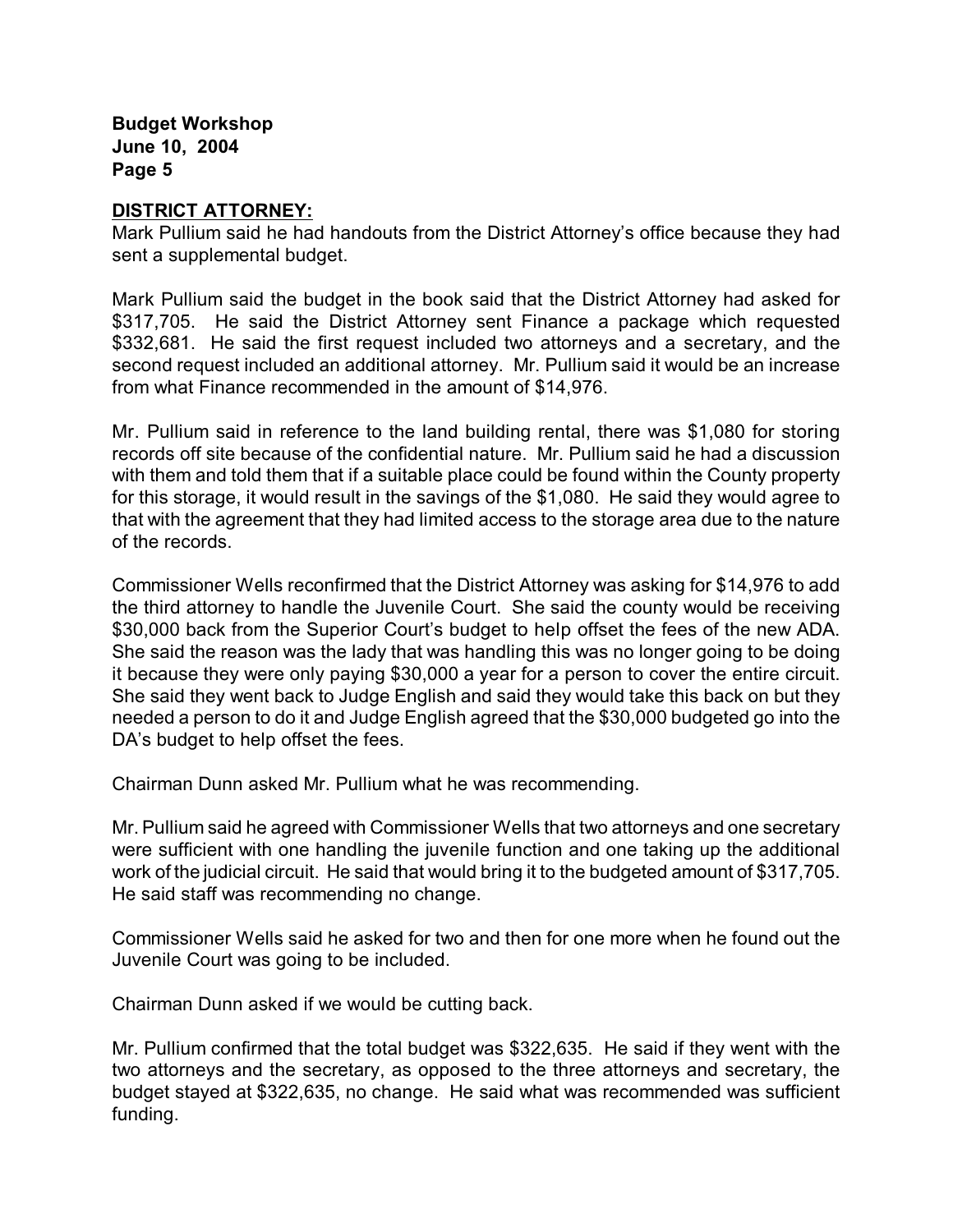Chairman Dunn asked what would change?

Commissioner VanLandingham said he did not see a new program or a new hire anywhere.

Mr. Pullium said it was not listed as a new program. He said staff entered the data for the District Attorney's office and the staff only entered the Fayette County portion. He said the \$317,705 included the amount needed to fund two attorneys and a secretary. He said alternatively there was going to be three attorneys and a secretary and the number on that line item would be \$332,681 and the total would then be \$322,635.

Commissioner VanLandingham said he did not want to approve a budget that was not listed.

Commissioner Wells said it was listed. She said to look on page 103 where it said "The requested budget line item represents a 19.74% increase or \$52,317 increase over the budget for FY2004. This budget includes the addition of two attorneys and one secretary and the increase of the District Attorney's supplement by 35.72% to \$19,000". She said it was listed already, it was inclusive. She said it was listed differently from what was done for some of the other accounts.

Chairman Dunn asked how much was the supplement increase. Mr. Pullium answered \$5,000 for the District Attorney. Chairman Dunn asked why we did that?

Commissioner VanLandingham asked if it was done to bring him in line with the judges.

Chairman Dunn said we only paid a percentage of these. He said we were not hiring someone for the county, we were only paying our fair share for the district.

Chairman Dunn said the supplement concerned him. He said we throw supplements out. He said why did we need a \$5,000 supplement for Bill McBroom.

Commissioner Wells said Bill McBroom came on board before this Board of Commissioners. She said he said he was waving the supplement that he was eligible for at that time to keep the budget inline. She said he waived the supplement for a couple of years. She said it was a supplement that they have gotten that was in line with the superior court judges, but the superior court judges top out at \$24,000, and Bill will top out at \$19,000 with his supplement. She said the supplement was circuit wide and our percent was 35.72%.

Chairman Dunn asked Commissioner Wells if she was recommending this budget. Commissioner Wells said she was recommending the budget with two new ADAs with one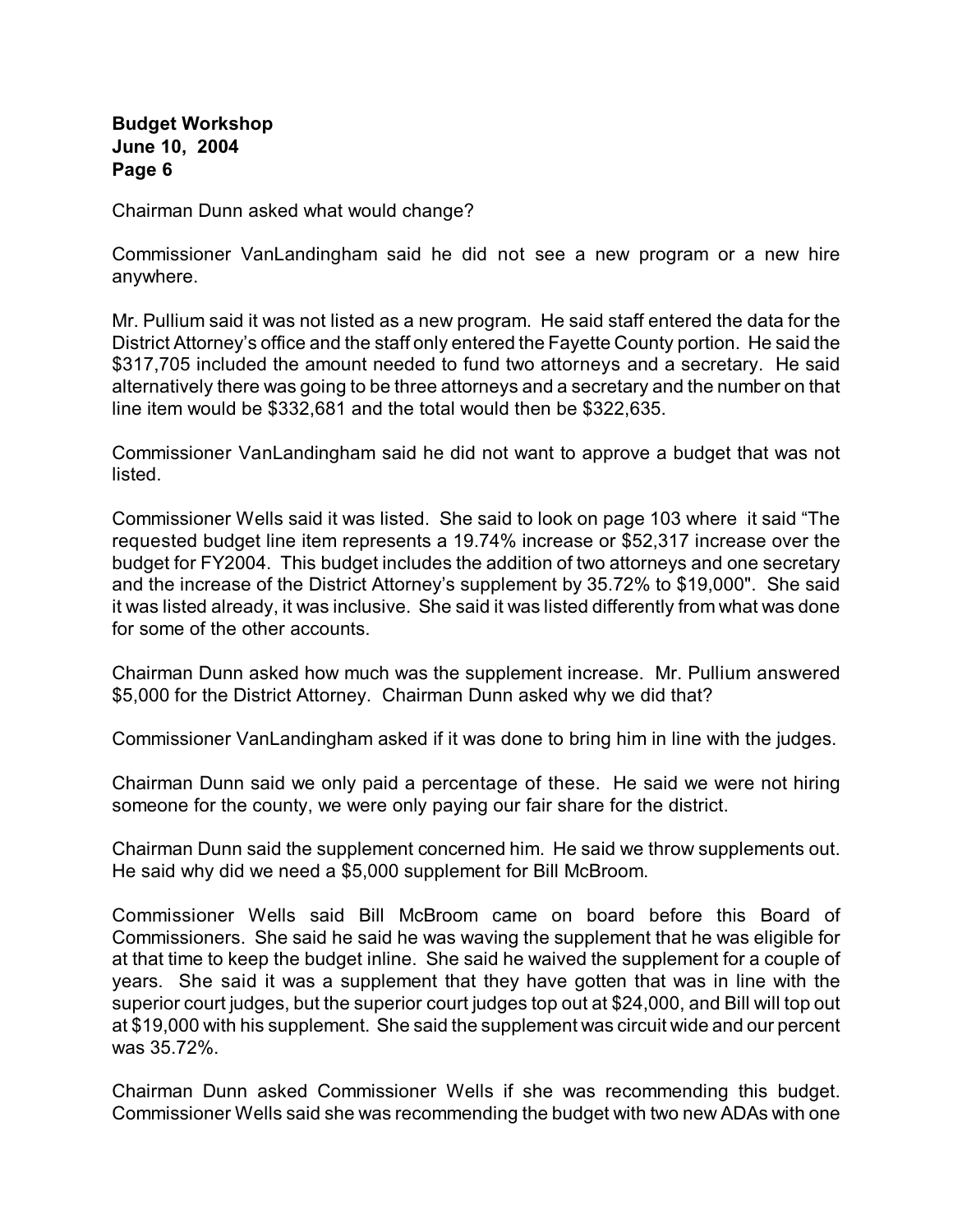of them designated for juvenile court so that the money could be recouped from superior court.

Chairman Dunn asked if Bill McBroom was understanding of that. Commissioner Wells said yes.

Commissioner VanLandingham reaffirmed that the budget was not going to increase. He said he would have had a lot easier time with this if it had been broken out like the rest of the accounts.

Motion was made by Commissioner Wells to approve the District Attorney's budget with two new ADAs, one of them to be designated for Juvenile Court, recouping \$30,000 from the Superior Court's budget that was budgeted for the Juvenile Court ADA, and authorization of one new secretary and the absorption of the Board's percentage of the supplement, and otherwise adopt this budget as recommended by staff. Motion was seconded by Commissioner VanLandingham. Motion carried 5-0.

## **DRUG ABUSE TREATMENT AND EDUCATION**:

Commissioner VanLandingham said he had a question. He said on page 26 the last item, Other Supplies, they were doing the county fair, Wings over Dixie Air Show and fall festival. He said he thought this was a school program.

Mr. Pullium said what had happened in the past was that it was a joint effort between the DARE officers and the Fayette County Board of Education.

Commissioner VanLandingham asked if that was what gave it the flavor of school programs.

Mr. Pullium said one of the major problems they saw was that if it was a drug abuse and treatment education fund then the idea would be to educate students in the school system and that was where the money should go. He said another issue was the revenues to support this funding and the available fund balance were diminishing because there was not as many surcharges being accessed and recovered. He said they were also concerned about the nature of the duplications in several areas. He said there appeared to be supplies being bought by the DARE program, by the Sheriff's office and by the Fayette County Board of Education.

Commissioner VanLandingham asked if the Board of Education was recommending what they spent their money on.

Commissioner Wells said it showed there were approximately1500 students in the core DARE program. She said we were paying \$15,557 just for PR and departmental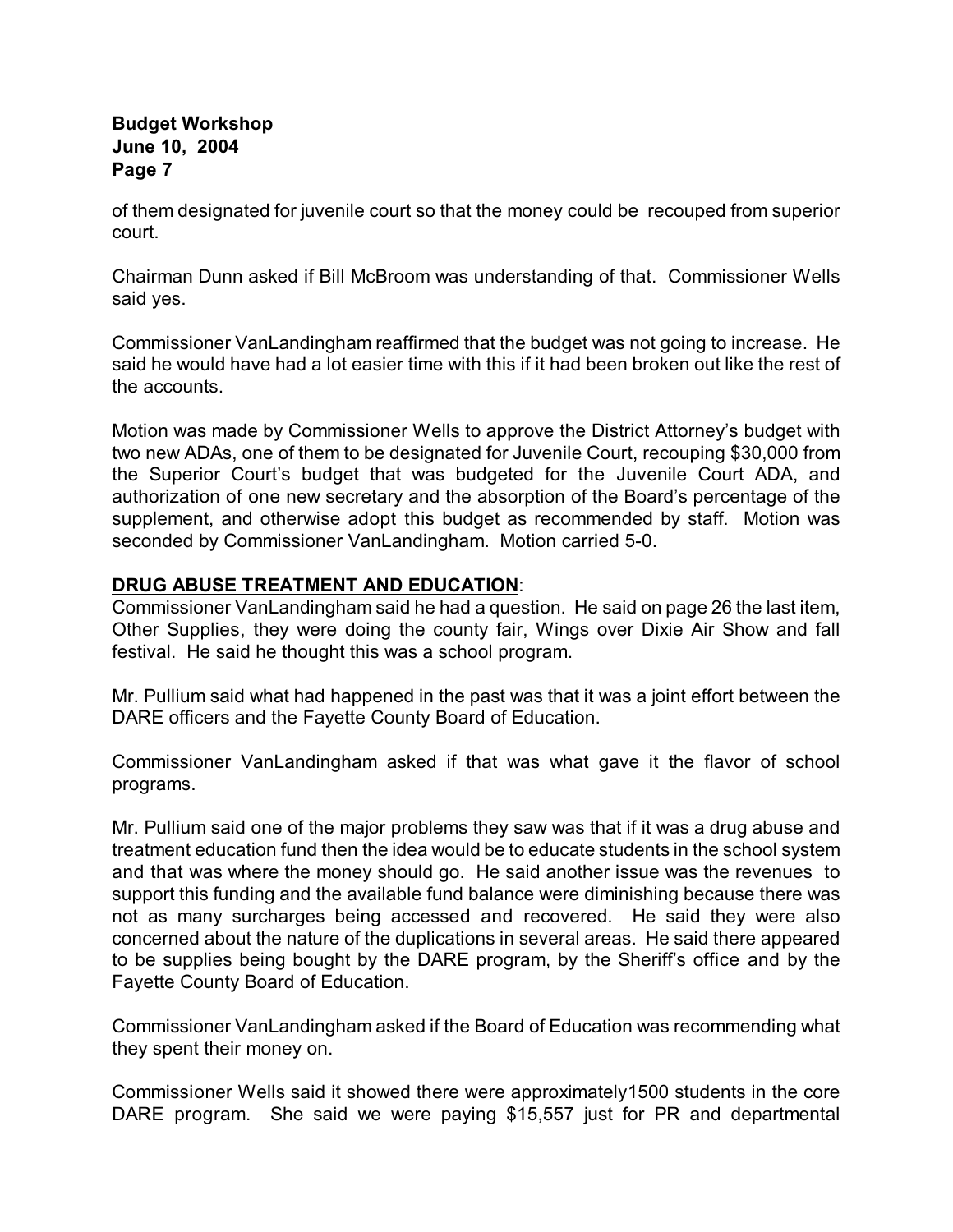promotional items. She said that was a lot of money for 1500 students and she said she was all for cutting that tremendously.

Mr. Pullium said these funds were special purpose funds that had to be used toward drug abuse education. He said they could not be used for any other purpose as outlined in the Georgia code.

Commissioner Wells said it looked as if there was duplication of payment in may areas and she did not feel comfortable with it at all.

Commissioner VanLandingham asked if we had to put M and O money in it. Mark Pullium said we did not.

Commissioner VanLandingham said he thought it was excessive.

Chairman Dunn asked if the Board of Education funded any of this.

Mr. Pullium said it was not coming from the Board of Education. Commissioner Wells said it was coming from the fine and penalty money.

Commissioner Wells asked Mr. Pullium to find out what was meant by duty leave cost.

Motion was made by Commissioner VanLandingham to set the Drug Abuse Treatment and Education budget limit at \$35,000 and let them decide where they wanted to distribute the money. Motion was seconded by Commissioner Wells.

Chairman Dunn asked who made the decisions on the distribution of the money. Commissioner Wells responded that Tommy Nations would make that decision.

Motion carried 5-0.

#### **ELECTIONS:**

Mark Pullium said he had talked with Carolyn Combs in Elections. He said he had agreed to put back the \$3,000 for the vans.

Commissioner Wells said you take the very expensive machines and put them in the sun or a rock flies up and hits one there would be a fiasco when trying to get the machines up and running. She said for \$3,000 let's protect them from the beginning.

Commissioner VanLandingham said he agreed.

Chairman Dunn asked what were they not funding. Mr. Pullium said they had asked for a full-time clerk and were told no.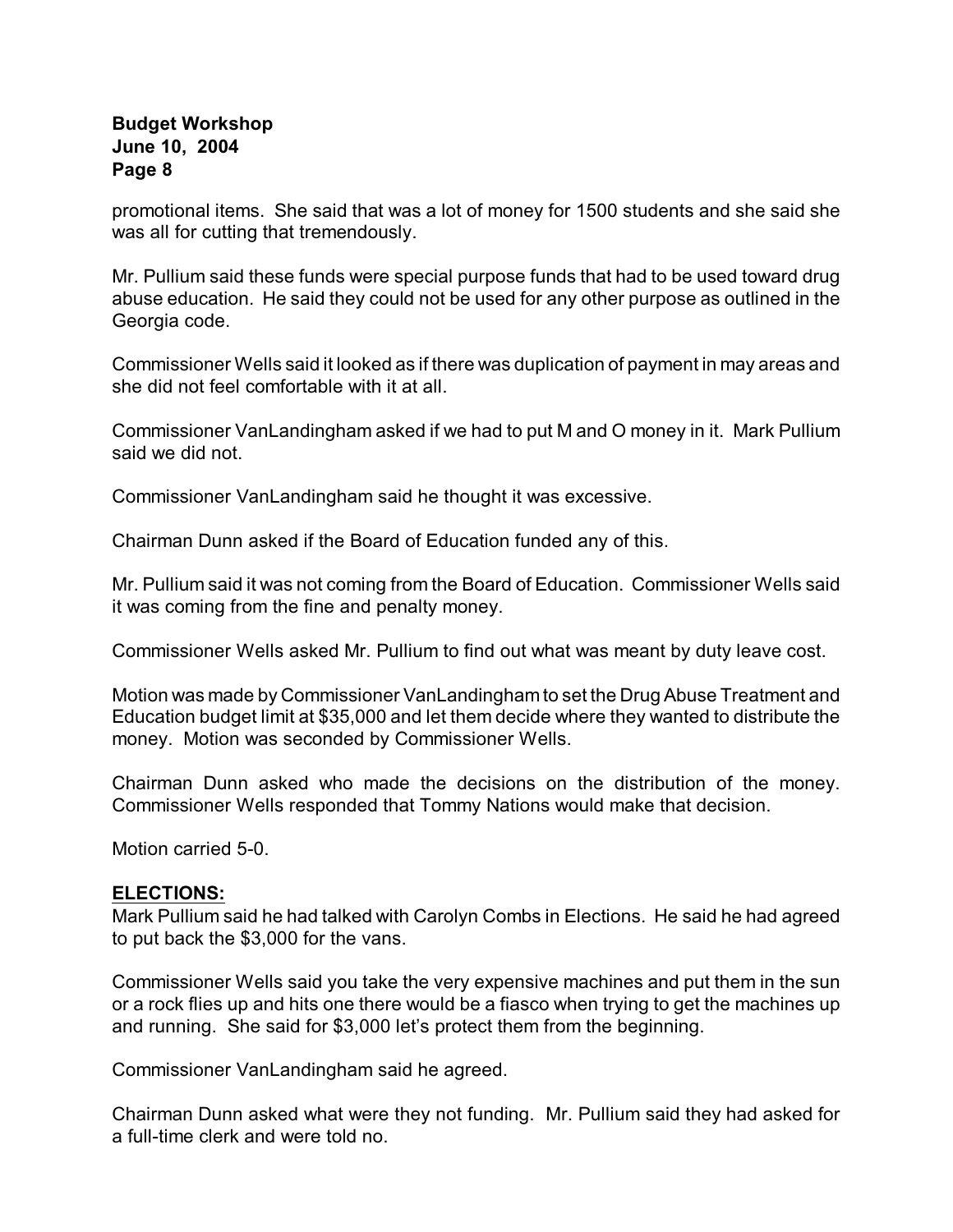Motion was made by Commissioner Wells to adopt the Elections budget as discussed. Motion was seconded by Commissioner Pfeifer. Motion carried 5-0.

#### **ENGINEERING:**

Motion was made by Commissioner Wells to adopt the Engineering Department budget with the addition of \$500 under Other Supplies. Motion was seconded by Commissioner VanLandingham. Motion carried 5-0.

## **FAMILY AND CHILDREN SERVICES:**

Motion was made by Commissioner Wells to adopt the Family and Children Services budget as presented by staff. Motion was seconded by Commissioner VanLandingham. Motion carried 5-0.

## **FLEET MAINTENANCE:**

Assistant Finance Director Mary Holland said staff had added two additional mechanics.

Chairman Dunn said they would probably need a mid-year update on this account.

Mary Holland said staff had an additional recommendation for a change on this budget. She said the category was Tires. She said they had originally asked for \$1,025 and the recommendation was \$400. She said after additional information was provided staff wanted to re-recommend \$1,025.

Chairman Dunn clarified that would increase the budget by \$625. Mr. Pullium said that was correct.

Commissioner VanLandingham asked about the last item on page 294, \$6,100 for a tire balancer. He wanted to know if they could put \$6,100 in capital. Mary Holland said they could. Commissioner VanLandingham asked if this balancer worked on smaller tires. Mr. Pullium said they had one for smaller tires and this one was for the larger tires. Commissioner VanLandingham asked if it would work with the smaller ones. Mr. Pullium said he did not have that answer.

Motion was made by Commissioner VanLandingham to accept the Fleet Maintenance budget with the correction on tires to \$1,025. Motion was seconded by Commissioner Pfeifer. Motion carried 5-0.

## **FINANCE:**

Mark Pullium, Director of Finance, said there were four promotion requests in the budget. He said the promotions were based on the addition of job responsibilities that were specific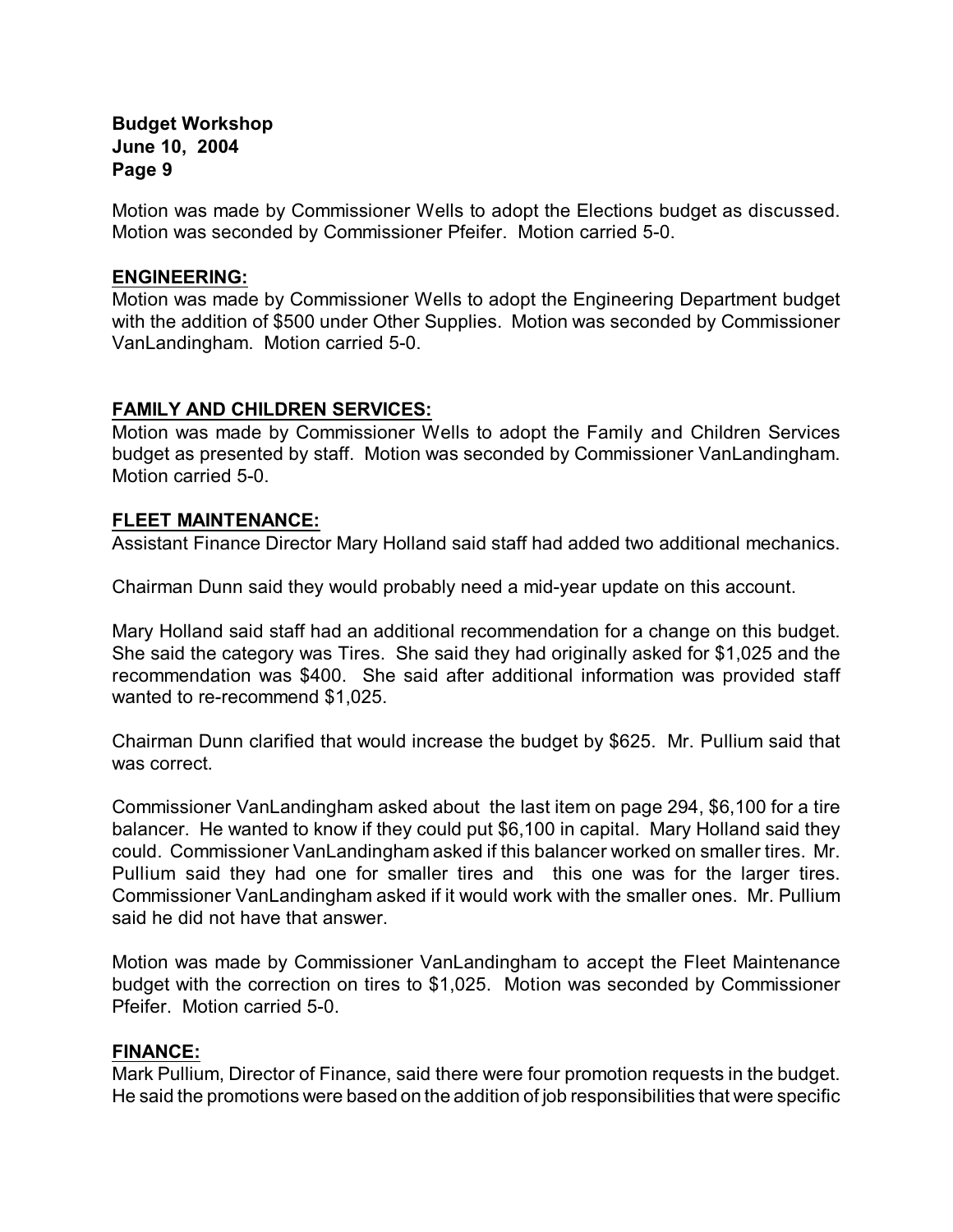to the pertinent job duties to assure timely delivery of quality financial accounting and reporting. He said in addition to the job responsibilities added to each of the requested positions, there was as increase in the expected level of performance to a higher demand from the staff. He said before 2004 the Finance Department did not have stated goals and objectives that would result in improved financial operations. He said as a result of these changes in job staffing responsibilities, the department had become more efficient and effective in delivering financial functions necessary to make informed decisions. He said several of the job promotions requested were partly supported by an issue of fairness and equity. He said the two requested accountant promotions and the one senior accounting technician promotion were necessary to assure that all employees were performing like duties and responsibilities were compensated fairly and in a consistent manner.

Mr. Pullium said part of the rational and necessity for these was a result of incorporating the Water System accounting functions into the County Finance accounting functions. He said as they did that they found there were qualified staff members from the Water System that had the ability to perform higher level, high judgment type of work. He said these staff members had to be able to understand governmental accounting standards and requirements being added to the department on a regular basis. He said the structure they were trying to establish was an executive level core, a professional level of accountants that could perform and back each other up, and then a level of workers to be characterized as paraprofessional workers which could interchange with each other. He said he had listed for the Commissioners' review for each position the job description before and after the recommendation and the additional job descriptions being assigned.

Chairman Dunn asked when additional job responsibilities were listed for these slots, would they see reduction of those responsibilities from other slots. He said new requirements were not being created, just shifting the work load around.

Mr. Pullium said in one respect they had already reduced the responsibilities for one person on the staff.

Commissioner Wells commented that that person was not able to handle the job.

Chairman Dunn asked if that person was receiving less pay.

Mr. Pullium said that was correct. He said he was told at the time he did not have the leeway to promote someone into that position. He said they did need people performing at that level. He said with the absence of the supervisory function he would recommend that Mary Holland, the Assistant Finance Director, assume the supervisory responsibilities which she was now doing. This would mean he would not need the supervisory responsibilities from other staff members.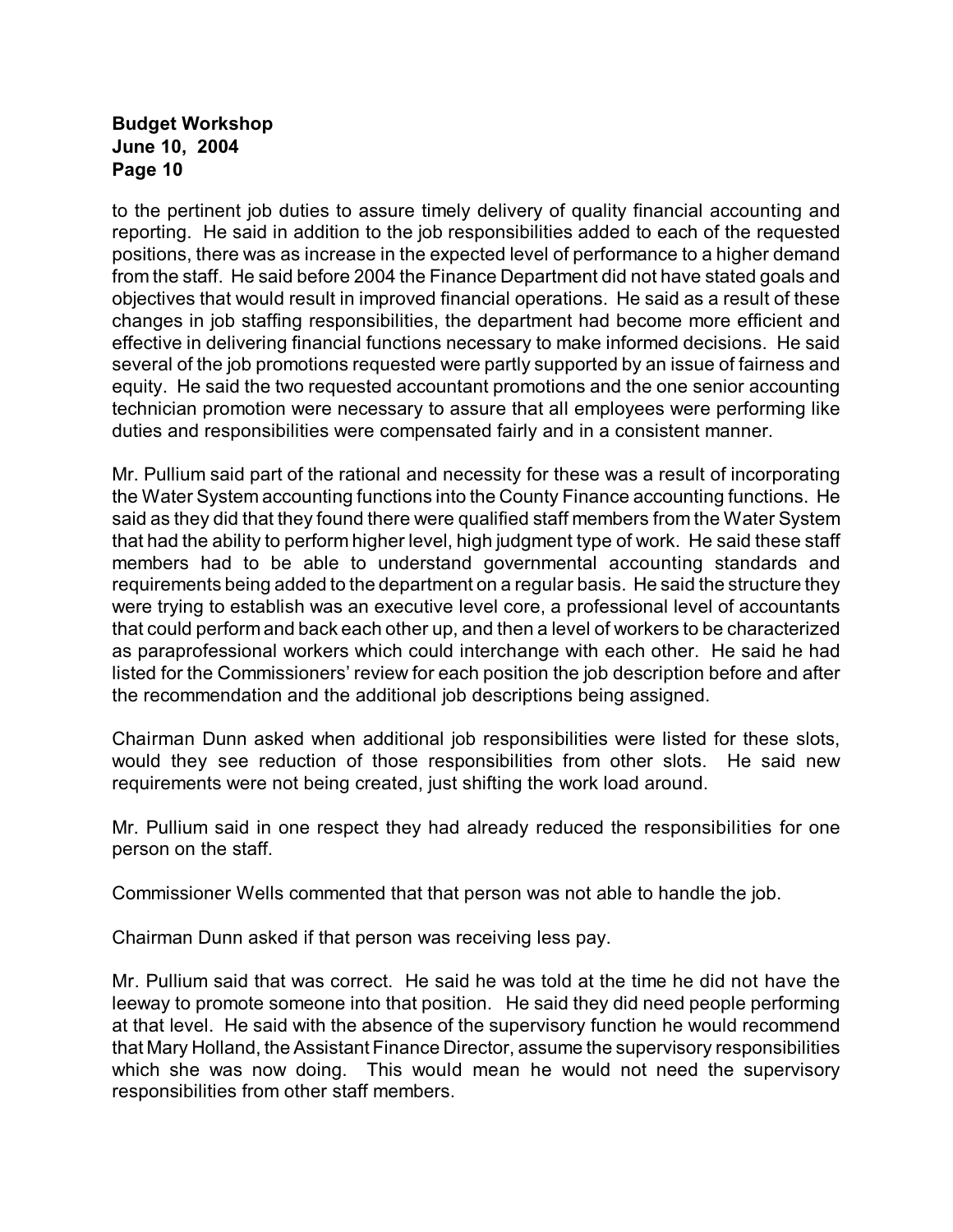Chairman Dunn said they were jumping up two and three grades at a time. He said just a year and a half ago a survey was done that said how much they thought a job was worth. He said now they were moving people up and they were worth more in addition to the normal raises.

Mr. Pullium said he would challenge this because they had employees that were classified significantly on the scale that were performing the duties and responsibilities at a higher level than the person at that other level. He said it was an issue in fairness because they were asking someone that worked side by side, doing more responsibility, to take less pay when they were doing more and higher level duties.

Chairman Dunn said the only change he could see was they brought two people in from the Water Department but they still have to do the Water Department job as their primary function. He said unless there were new missions and functions in the office and you were giving them more to do then you must be giving other people less to do. He said if we were going to move these people up we ought to be doing something on the other side.

Mr. Pullium said he did move one down. Chairman Dunn said that did not compensate for all of these.

Commissioner Wells commented he moved one down but wanted to move four up.

Mr. Pullium said they had the assistant finance director who has assumed the supervisory roll of the accounting function. He said in addition to the supervising of the accounting function, she had more staff with the addition of the Water System.

He said in terms of the change in job responsibilities and the pay of one position in the office subsequent to this reorganization they had to reassign those duties to other individuals. He said to the issue of fairness and equity, we were paying one person six scales above what these people were doing now. He said it was a division of responsibilities, not as much on one individual, but these two individuals were performing at a higher level than the one we had.

Chairman Dunn said performance was different than job description and requirements.

Mr. Pullium said in regards to their job description it was equal to or greater in terms of their work and responsibility than the one that was several grades higher.

Chairman Dunn said this was a personnel issue.

 He said Human Resources had evaluated these job descriptions and had sent these through to an outside firm and they had classified properly with the recommended promotions.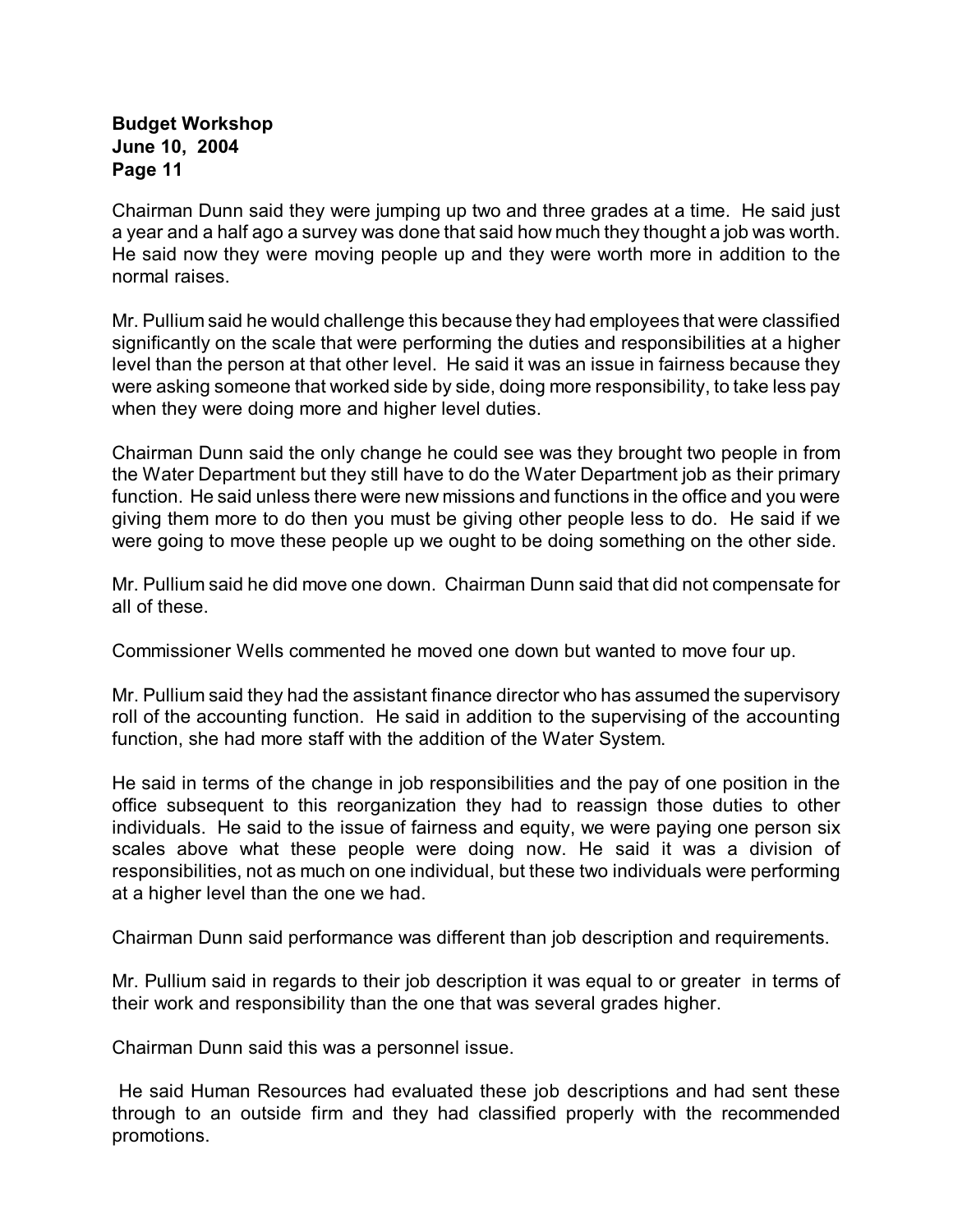Chairman Dunn said the point was they took two people from the Water Department and they came under your supervision. He asked what was the person doing now that was supervising them?

Mr. Pullium said there had been additional, significant job responsibilities and professional level job responsibilities added to these individuals and as a matter of fairness and equity these individuals needed to be compensated.

Chairman Dunn asked Mr. Pullium when he did this a year and a half ago why he did not evaluate what he needed. He said you said to pay at that level. He said he was talking about the pay study. Mr. Pullium said there had been a significant change since that pay study. He said that change was of the job responsibilities the individuals had.

Chairman Dunn said he was still paying everyone else at or above where they were then and kicking these people up two or three grades because they were given part of the other person's job to do.

Commissioner Wells said this was the same discussion they had last night with Chief Krakeel. She said they did not see any reason to kick them up. She said the Board did not authorize the increase.

Chairman Dunn agreed these people were working hard and were wonderful. He said maybe they needed to compensate for that by getting rid of another job. He said what we had now was they were still paying everyone whether they were good or bad, and because they were not so good their responsibilities were given to two people who were, and now wanted to elevate them and still pay the other person.

Mr. Pullium said they took the pay from that person. Chairman Dunn said that did not compensate for these four people.

Mr. Pullium said at the time that happened he was told that even though there was a vacant spot he could not promote someone to that because it needed to be brought up and discussed at the budget.

Commissioner Wells said we were talking three other people not just one.

Chairman Dunn said one of the problems here was being consistent with the entire workforce. He said Chief Krakeel came in just as compassionate, saying job requirements were increasing and staff did not recommend an increase. Mr. Pullium said he did not not recommend that increase.

Commissioner Wells said she could support the promotion of the one person to the position that was now vacant because of the lateral transfer. She said she could support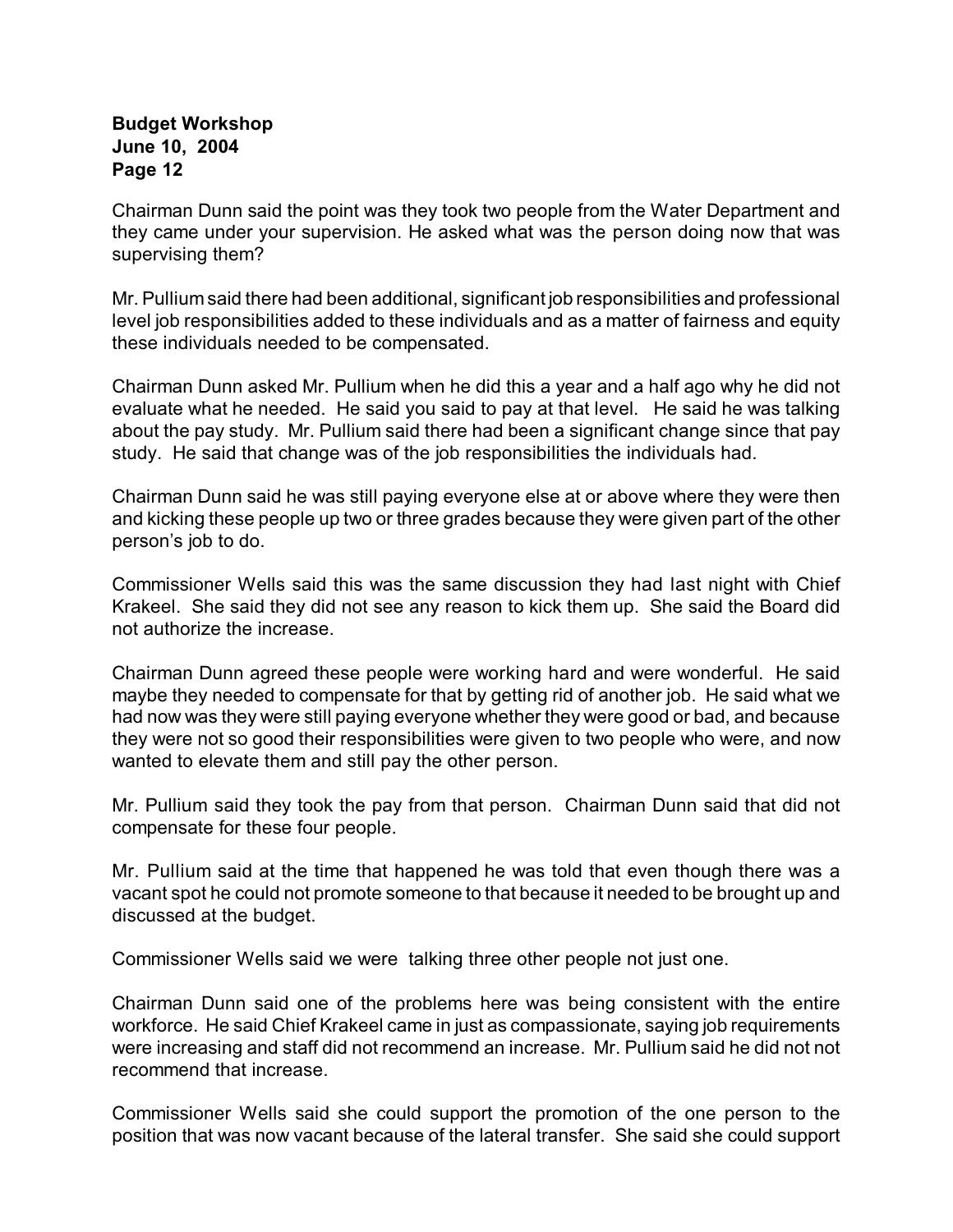Mary, but she could not support the other two in order to be equitable across the board with what was done with Chief Krakeel, Chris Venice, and other departments. She said they had to be careful not to create the idea that certain departments got what they wanted because they were the favorite departments.

Mr. Pullium said he could make that structure work.

Commissioner VanLandingham said he would not support \$25,000 to \$32,000 whatever that was. He said that was too much at one time.

Mr. Pullium said something different from that had been suggested.

Mr. Pullium said in terms of the pay it was only going up 10%. He said irrespective that was the maximum we could increase someone's pay.

Motion was made by Commissioner Wells to adopt the Finance Budget with the changes of promoting the assistant finance director to controller and the existing vacancy be filled from within. Motion was seconded by Commissioner VanLandingham.

Commissioner VanLandingham clarified that they were not adding a new position.

Chairman Dunn asked who paid the salaries of the two people who were water accountants. Mr. Pullium said they had calculated an indirect cost allocation back to the Water System so that the Water System paid a portion of the function of finance based on the relative usage in the Finance Department.

Motion carried 5-0.

## **FLETCHER SAMS - STATE COURT JUDGE'S OFFICE:**

Chairman Dunn said Judge Sams wanted to talk to the Board about developing an inhouse probation department where county employees handled all probation. He said now they contracted out to Maximus who bought out the original company. He said he and Judge Sams and talked about this six or seven months ago and Judge Sams said he was thrilled to have this outsourced and they (Maximus) were doing a great job. When Maximus took over, like any merging, some people got dropped by the wayside. He said some of the favored people in the old company were no longer there. He said now Judge Sams wanted those people hired on here and run an internal probation service which would be much more costly to the County.

Commissioner Wells said the person coming in with Judge Sams was with the old company and now was starting her own company.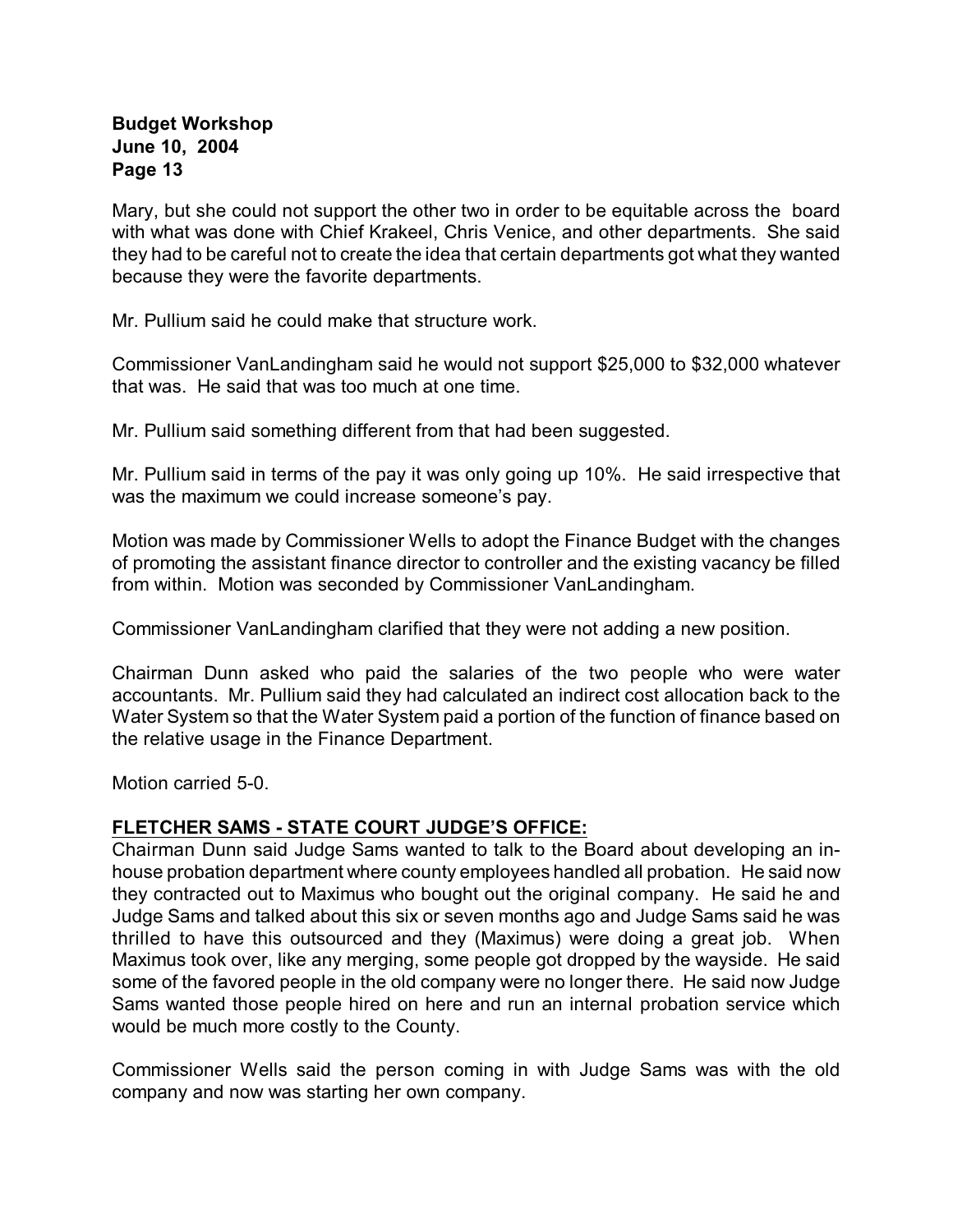Judge Sams said he had two issues he wanted to discuss with the Board. He said one was the budget which had already been recommended. He said in regards to indigent defense, he did not know what was going to happen. He said the State Court was not a part of the public defender office. He said the new public defender had contacted him and was going to present a proposal to him to contract his services.

Chairman Dunn said they did not have to use the Public Defender for the State Court but did have to use him for the Superior Court.

Judge Sams said he thought that was the coming trend. He said they were going to be bound by the new standards and the downside would be certain state powers to be would target those courts that had not contracted with public defenders.

Chairman Dunn said since they had to do it for the Superior Court they would probably do it for all of the courts. He said the guy that was going to do that was coming tonight. He said he did not know what was going to happen.

Judge Sams said the other issue he wanted to present concerned probation services. He introduced Stephanie Wells. He said when he was elected in 1996 he was scrambling to get ready for the court opening in 1997. He said at that time Stephanie came to see him and she was selling the services of community corrections. He said he contracted with them as approved by the County Commission. He said at that time Stephanie came and had us up and running by day one. He said her background was as an accountant with the Administrative Office of Courts, and employed by BI and Maximus. He said she created and set up a new probation department for the City of Newnan. He said when he found out that Stephanie left Maximus he called her and asked her to come and see him. He said if he had his wishes he would rather have a County Probation Office instead of a private probation company. He said Stephanie has helped put together some numbers and projections he wished to share tonight.

Judge Sams said his philosophy on this was that this was traditionally a government service and not a product that the county was buying. He said the law changed back in the 90's and the state probation office was overwhelmed and to cut costs they dropped misdemeanors as a cost savings and authorized the privatization of probation supervision for misdemeanors. He said they contracted with Community Corrections. He said Stephanie ran this office and operated on a 50% profit margin. He said all the profits were going to the corporate shareholders. He said his problem with that was less regulation of probationers. He said with the County taking over this it would be self-sufficient, no tax burden and more county employees, but that cost was more than compensated for. He said he was just opposed to privatization of probation services.

He said the private probation industry was getting more and more competitive and more and more cost cutting which resulted in lost services. He said a corporation was a legal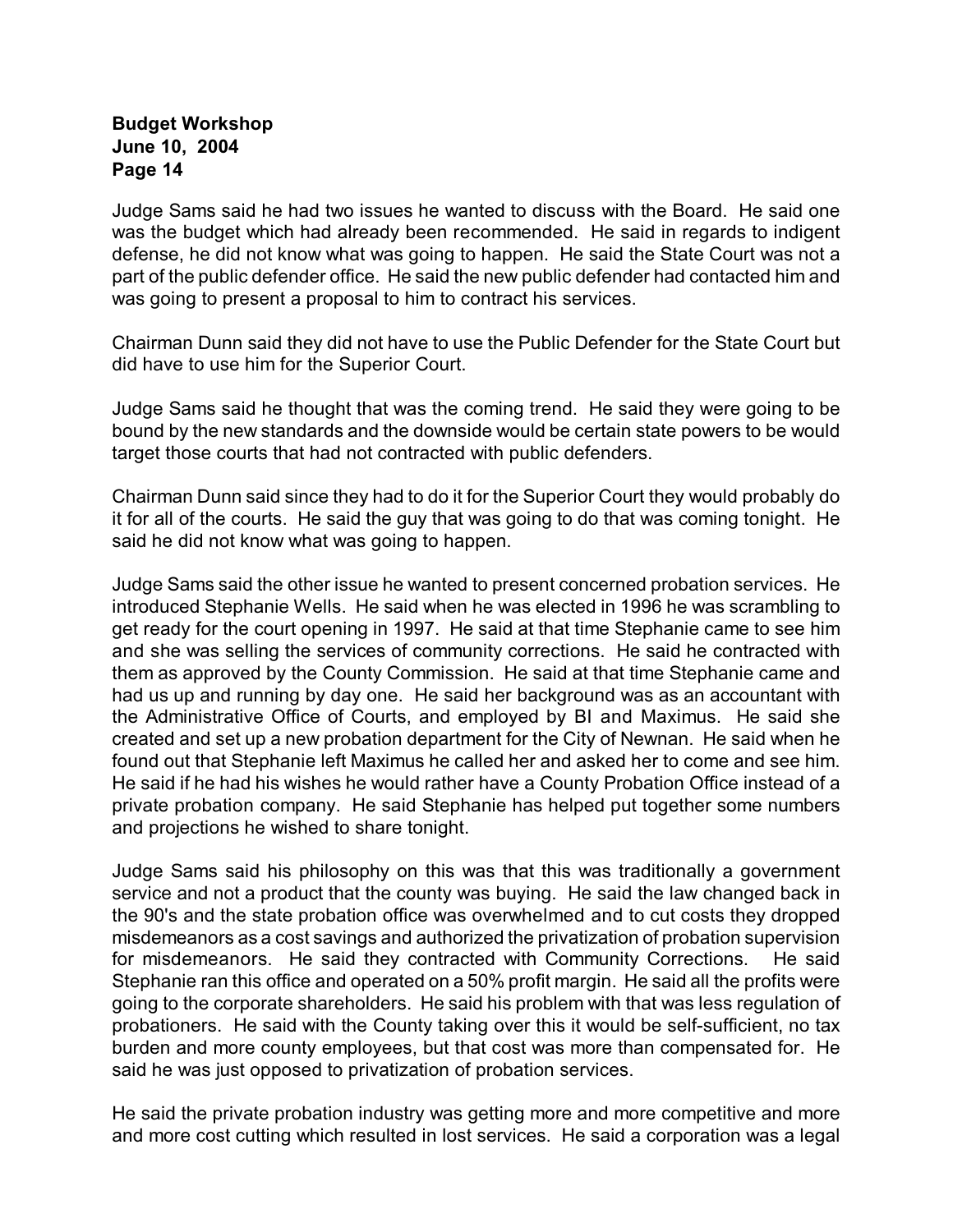entity and the goal of any corporation was to hold their first allegiance to the shareholders. He said that conflicted with the government's philosophy of providing the best supervision possible for probations.

Judge Sams said he and Stephanie had gone through the numbers and could safely say approximately \$200,000 a year was being sent to corporate shareholders out of state. He said these funds could be diverted to decrease cost to the probationers, to subsidize treatment programs and domestic violence counseling. He said he felt with the county maintaining this it would add stability and increase morale for the staff. He said it would allow all the judges and the courts to more easily enhance and modify programs.

Judge Sams said county probation should be self-supporting with the main emphasis on the quality of service.

Commissioner VanLandingham asked how many employees were they looking at. Judge Sams said at this time he was proposing seven employees.

Judge Sams said the number would grow as the case load grew.

Chairman Dunn told Judge Sams he knew he was very pleased with BI and their work and now that Maximus had taken over he wanted to know if they were any better or worse. Judge Sams answered that there were rumblings against the industry.

Chairman Dunn said the trend was to privatize. He said most of the world had determined that no rehabilitation was happening. He said probation and parole had been an albatross around every government's neck. He said there were very few good programs. He said if we were able to move people through the system and account for them we had helped them.

Chairman Dunn said it was a very difficult concept to transition. He said we had been very fortunate here that the companies had done a very good job for us. He said they were asking the Board to take a whole different approach, to bring it back into the government as a taxpayer funded business, if funding became necessary. He said they would have to do a cost benefit analysis.

Commissioner Wells said this budget was misleading from the way they would be working.

Commissioner Wells asked who provided over site for this and evaluation.

Judge Sams said the largest salary would be the Chief Probation Officer and he would be the department head and be accountable to the judge, the court and the county commissioners.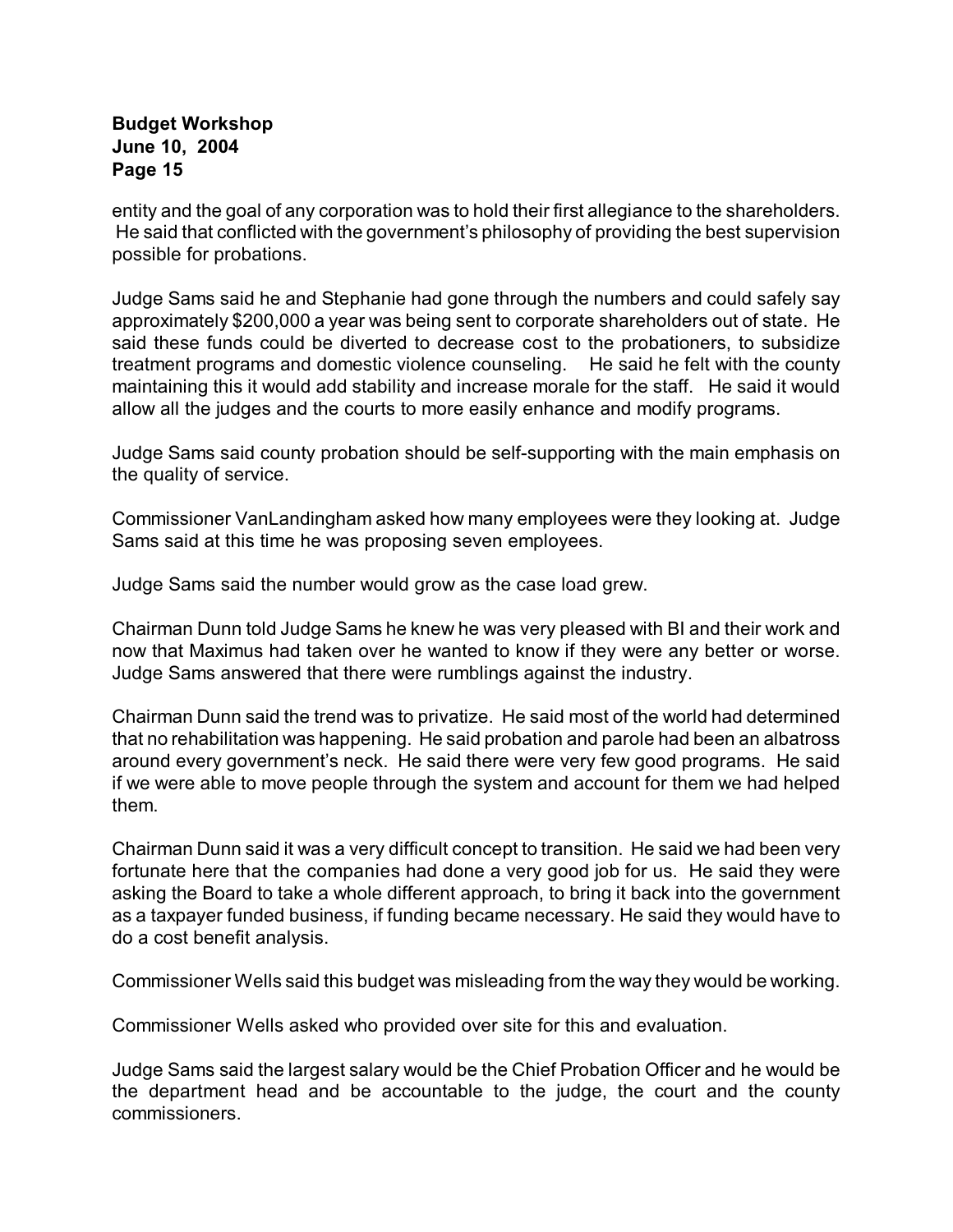Chairman Dunn said they had no reason to believe that government employees would be better at this than corporate employees.

Judge Sams said the beauty of this was that you kept count of the number of employees being supervised and did not add another person until those numbers were justified by fine collections and overloading and supervision. He said he wanted to state his philosophy was not to run the court as a collection agency and that was not his primary goal. He said the goal was to rehabilitate these people.

Mr. Pullium said he took the information Judge Sams had provided and applied the county's benefit package to that information and by doing so the salary projections went from \$300,000 per year to an estimated \$453,000 assuming they were at the top of the scale.

Chairman Dunn asked Judge Sams if they had had any problems with Maximus. Judge Sams said he would rather not discuss that at this time but would be glad to discuss in private.

The meeting ended at 6:50 p.m. due to the Board of Commissioners Meeting which was to begin at 7:00 p.m.

Chairman Dunn called the Budget Workshop Meeting to order at 8:00 p.m.

Arthur English, the public defender for the Griffin judicial circuit, introduced himself. He said he would take office July 1 of this year. He said as of January 1, 2005 his office would be responsible for handling court appointed indigent defense for the Griffin judicial circuit in the Superior Court and Juvenile Court delinquent cases.

Chairman Dunn said the Finance Director had recommended \$77,000 and said it was up to Mr. English to convince the Board as to how much he needed.

Mr. English said \$77,000 was just to handle the Superior Court and the Juvenile Court delinquency cases. He said that was based on a pro rata shared case by case load with Fayette County supporting about 26.9% of the caseload. He said he was in agreement with this proposal. He said he was not asking for any additional lawyer spots. He said five assistant public defenders were recommended and he was content with that number but was asking to tweak the classifications of some of those people. He said he has been able to recruit some very experienced criminal lawyers from this circuit. He said he was not trying to get any salary for himself.

Mr. English told the Board if they wanted him to handle all of the courts and get them into complete compliance he could do this based on annual figures for about \$70,000 less than last year and provide service in all counts in compliance with the new laws. He said the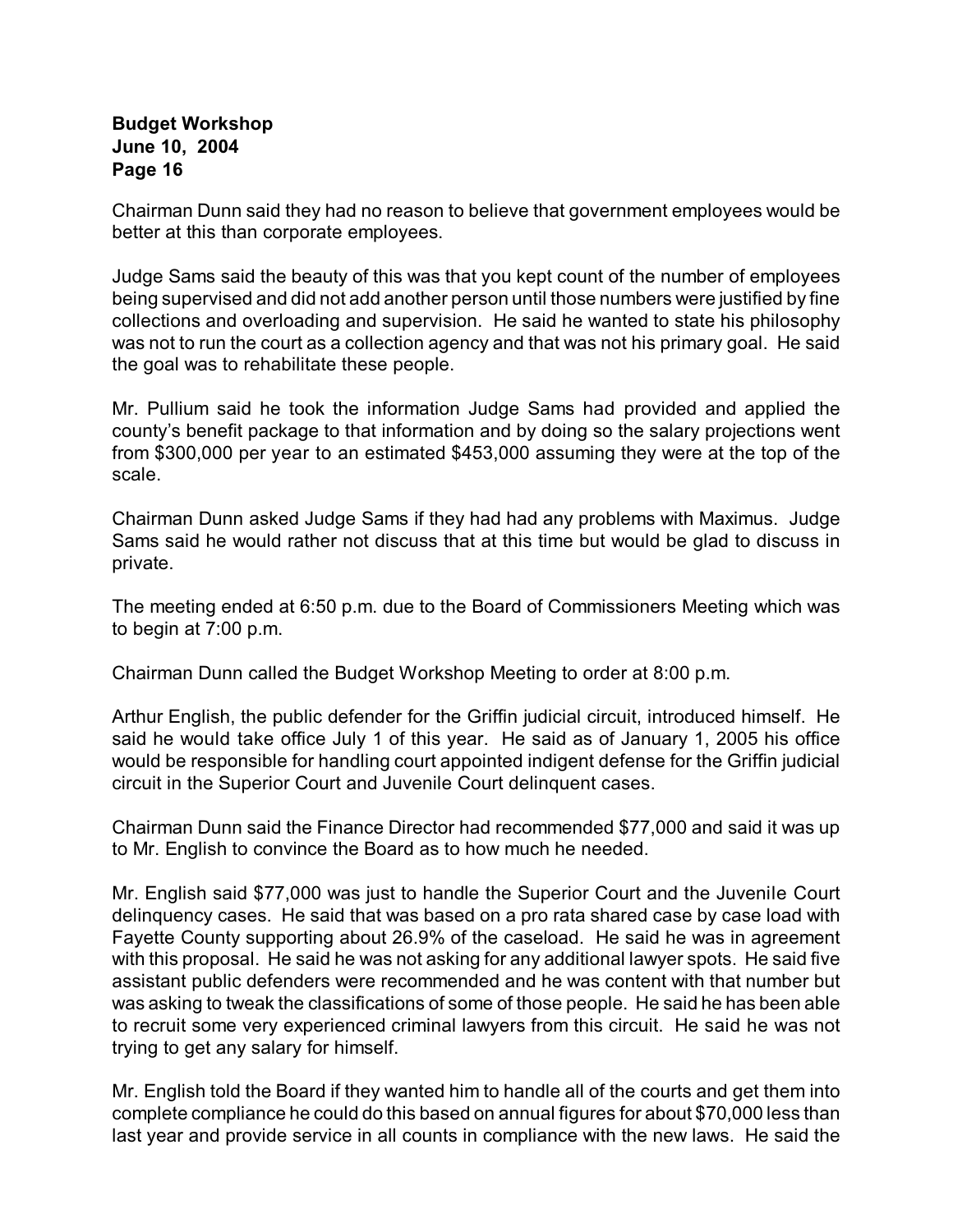only difference he was asking in regards to what was proposed was \$90,541.80. He said that would get him three support positions that were not included.

Chairman Dunn clarified that was for one-half of a year. Mr. English said yes.

Mr. English said when he said he could save \$70,000 he was figuring that savings based on 12 months. He said if he served all courts over one-half of the year the total would be \$192,997 for six months. He said based on what you spent last year it was a \$70,000 savings and you would be getting more service with more qualified people and would be in complete compliance with the new state statutes.

Commissioner Wells asked what if the numbers for people needing indigent defense turned out to be far higher than what they had anticipated. She asked how that was going to effect the dollar amount.

Mr. English said it would not for this year. He said he had figured this in based on the 6 months from January 1 to July of next year. He said he would have a much better idea at this time next year when they were talking about next year's fiscal year budget. He said he hoped they would have more state positions next year that hopefully would take some of the burden off of the counties.

Commissioner Wells said the bottom line was as the request for indigent assistance goes up so would the costs. Mr. English said that was correct. He said it could be expected that more people would apply. He said the qualifications for indigence were going to go up significantly as of January 1. He said right now they were using the federal poverty guidelines to determine indigents based on the number of people in the family unit. He said it was now \$356 a week, but on January 1 the amount would increase to \$708/week for a family to qualify.

Mr. Pullium asked what guidelines the public defender would use so that Fayette County was not paying for indigence from other counties. Mr. English said the pro rata depends on case load not population. He said he supported that and thought that was the way it should continue to be done.

Mr. Pullium asked if they were talking about cases the public defender represented or case loads in the circuit as a whole. Mr. English said they were talking about indigent caseloads that his office would represent.

Mr. English said he could save the County a substantial amount of money and get them in compliance in compared to what had been done the previous twelve months.

Commissioner VanLandingham said Mr. English had said two things that scared him. Number one was that he was going to save the County a lot of money. He said every time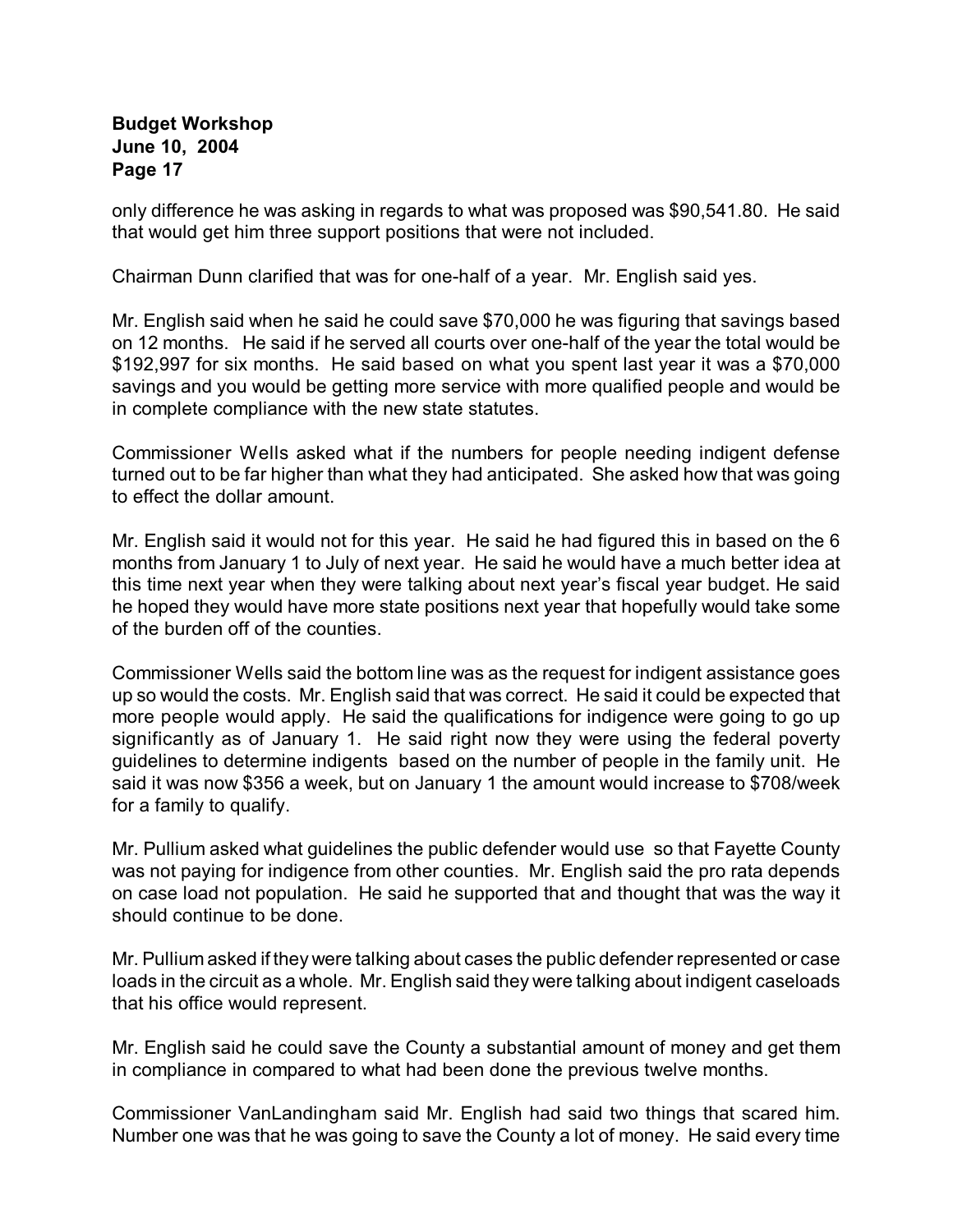a past legislation was going to save the County money it ended up costing the County money. He said the second statement was "as long as they leave it the way it was they would be all right". Commissioner VanLandingham said he knew they had no choice up to a point but it seemed that there was a trend adopted by the state to put as much back into the counties as they possibly could as far as paying out. He said they were doing this every legislative session and he felt this was another way they were doing it. He said if they went all out on this program they would wind up getting hurt.

Mr. English said he was not asking the Commissioners to go all out, but he believed there was an agreement between the County Commissioners Association and the Indigent Defense Council that the counties would be prepared to spend the same amount of funds this coming year as they spent last year. He said he was doing everything he could to keep this as cost effective as possible. He said he did not ask for any more lawyers. He said he did ask for one more secretary and two more investigators, but it only brought the figure up \$13,000 because he agreed to reduce the mid-range salaries that were recommended.

He said he wanted everyone to understand his two primary goals were that he wanted this office to fit into the court system. He said he wanted to be a team player and work with everyone. He said the second thing was if he could find a way to save the counties money he was going to do it. He said circuit wide he was going to be able to save the circuit \$200,000 over what they spent last year. Fayette County will save \$70,000.

Commissioner VanLandingham said he did not think the state was going to let Fayette County save \$70,000.

Commissioner Wells asked how was he going to determine the eligibility. Mr. English said if there was any cause to question their eligibility it would be investigated. He said he would have investigators on his staff. He said they would continue to have to sign an affidavit plus they were going to do independent investigations.

Mr. English said there was another money saving aspect to this that he wanted to bring to the Board's attention. He said with the manpower he had requested, even if it was decided to go with the Superior Court and Juvenile Court delinquency cases, he would have enough people so that he would have someone at the jail every business day. He said this business of people sitting in jail, eating up taxpayers resources by getting fed and medical care was over.

Chairman Dunn asked if he was authorized by the state to have seven people. Mr. English said that was correct. Chairman Dunn asked what that was suppose to take care of. Mr. English said almost nothing. Chairman Dunn said this was an unfunded mandate. Mr. English said it was a constitutional mandate. He said the duty to provide council was a fundamental principle of the United States and Georgia Constitution.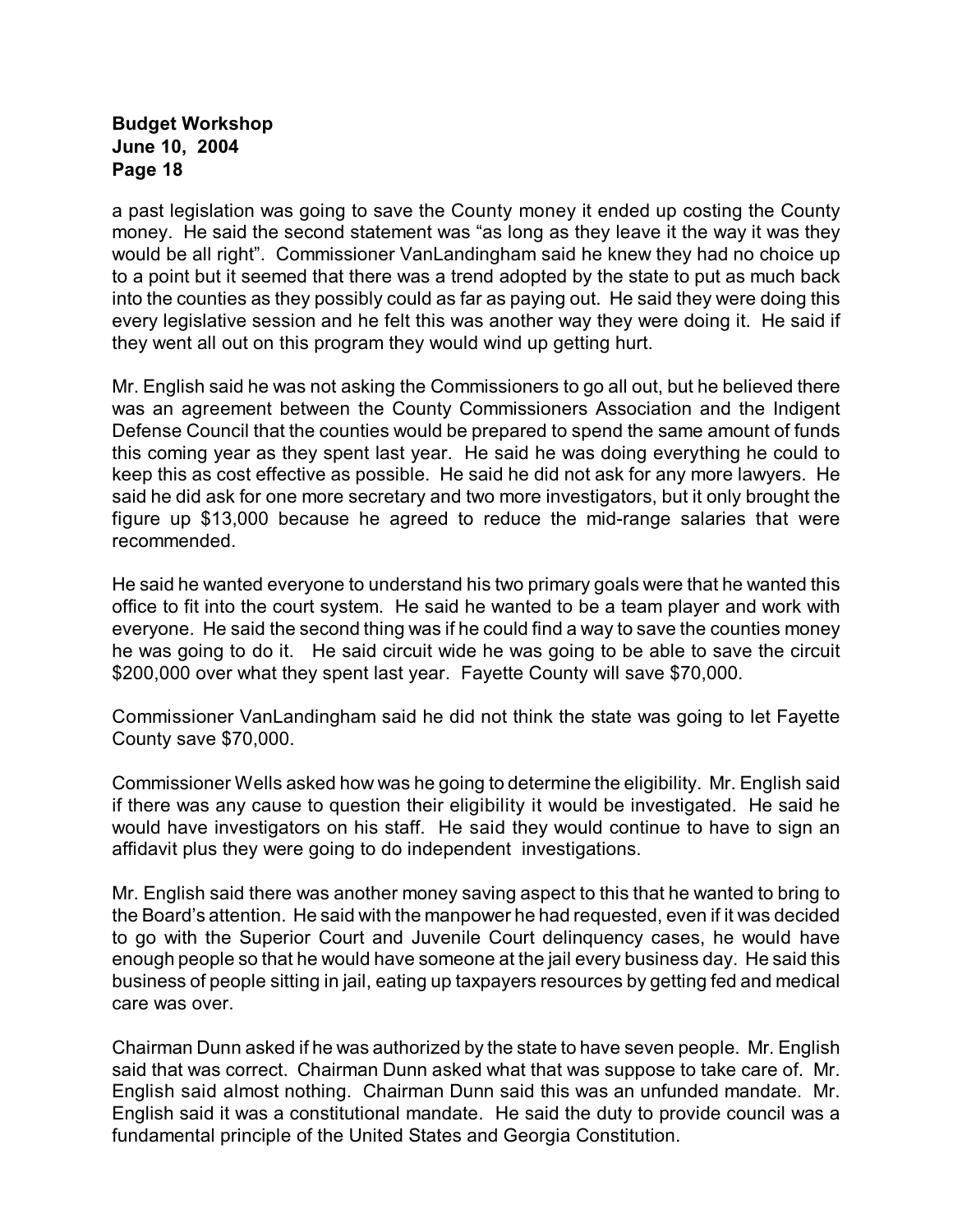Commissioner Wells asked if they Board decided to have the public defender represent all of the courts how many people was he asking for and what would be the total budget. Mr. English said he was asking Fayette County to split pro rata five attorneys, one investigator and one secretary. He said the total would be \$192,977.60 for six months for indigent care for every court in Fayette County.

Chairman Dunn asked what the State was paying. Mr. English said the state would pay about \$600,000.

Commissioner Wells asked about benefits. Mr. English said that was figured into his cost.

Commissioner VanLandingham asked about vehicles. Mr. English said they would not have vehicles. He said they used their own and collected mileage from the State. He would make all his employees state merit employees.

Chairman Dunn said since they had to do Superior Court he would like to do all the courts the same way.

Mr. Pullium said in terms of what had already been paid to date in indigent defense in all the courts, the current figure was \$452,754.

Mr. Pullium said they received Mr. English's request and entered it. He said based on the information staff have heard, it was the recommendation of the staff to address all courts and provide the funds Mr. English had requested. He said they felt this would save the County money.

Motion was made by Commissioner Wells, seconded by Commissioner VanLandingham, to approve the Public Defender's budget in the amount of \$192,977.60. Motion carried 5-  $0<sub>-</sub>$ 

## **FORESTRY COMMISSION**:

Motion was made by Commissioner Frady, seconded by Commissioner Wells, to approve the Forestry budget as presented. Motion carried 5-0.

## **HUMAN RESOURCES:**

Chairman Dunn asked why Human Resources needed \$12,000 more for Public Relations. Mr. Pullium said that was for a the Mystery Shopper program. Mr. Cofty said that was a good program. He said the County use to do this through the Carl Vinson Institute but they did not offer it any more. He said this was an independent company. He said it was beneficial last time.

Commissioner VanLandingham asked why the Legal Expenses were doubled. Mr. Pullium said it was an ongoing program. He said one reason for the increase was the need for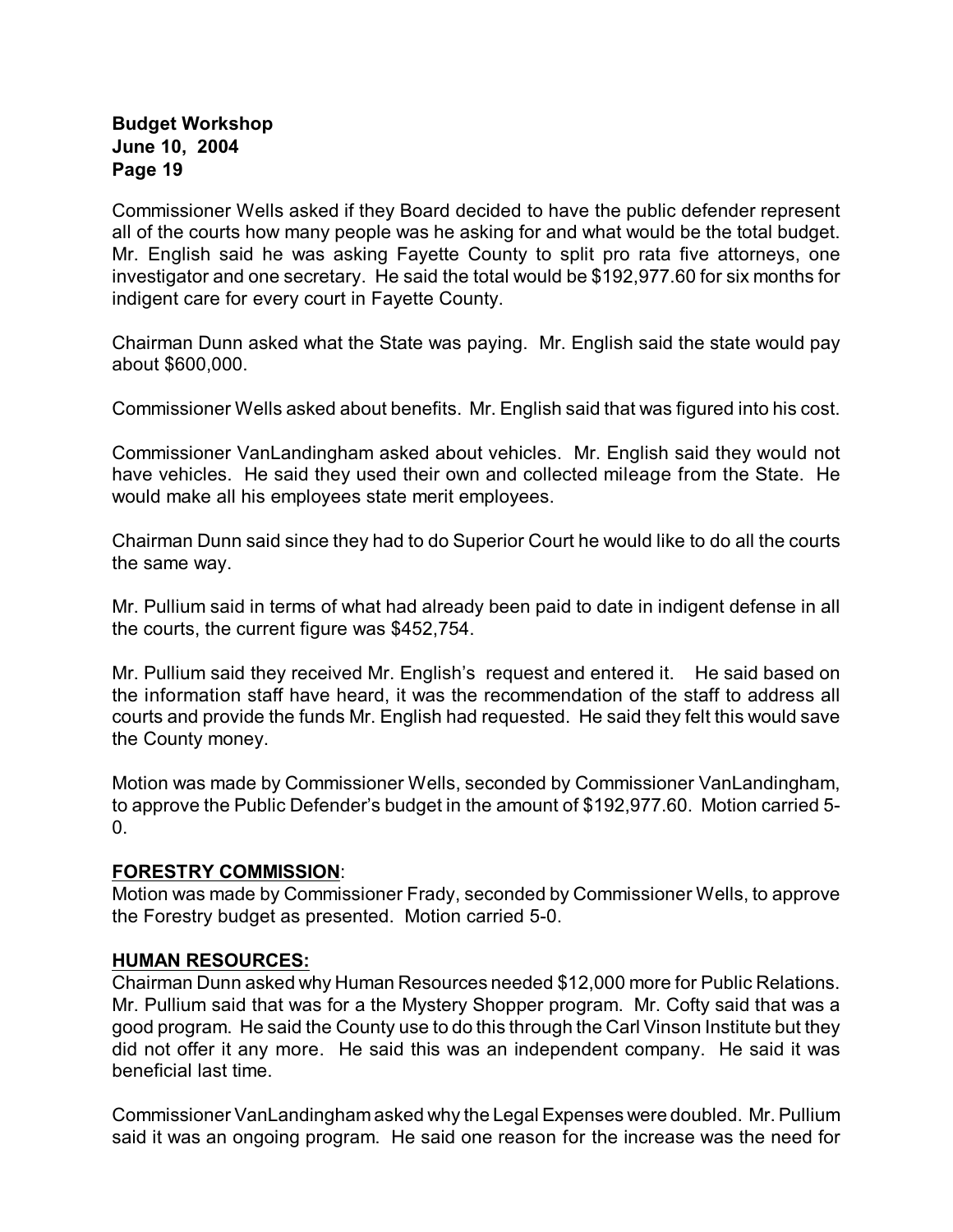revision of the County Policies and Procedures that would need review from the legal team to make sure that we were in compliance with the laws and regulations.

Commissioner VanLandingham asked about an item under Training and Education which was an increase for typing training. Mr. Pullium said the \$60 program was a software package for employees who needed to use a computer and type to enhance their ability.

Chairman Dunn asked in regards to the Market Study if it was implied that it would be done every two years. Mr. Pullium said the existing County Policy called for it to be done every two years. He said it may be more appropriate to do the study every five years.

Motion was made by Commissioner Wells to adopt the Human Resources as discussed with no changes. Motion was seconded by Commissioner VanLandingham. Motion carried 5-0.

## **INFORMATION SYSTEMS:**

Mr. Pullium said there was two line items that was taken out that needed to be put back. He said under Office Equipment the Smart Net Maintenance with the amount of \$19,006 should be \$19,146. He said under the Maintenance Contract for the MIC Box they were still using the MIC Box to support the Tax Assessor's Office and other important functions there fore that needed to be restored in the amount of \$2,900 bringing the total to \$22,046.00.

Motion was made by Commissioner Wells, seconded by Chairman Dunn, to approve the Information Systems Budget as discussed. Motion carried 5-0.

## **JAIL CONSTRUCTION SURCHARGE:**

Motion was made by Commissioner Wells, seconded by Chairman Dunn, to approve the Jail Construction Surcharge budget as presented. Motion carried 5-0.

## **JUVENILE COURT:**

Motion was made by Commissioner Wells, seconded by Commissioner VanLandingham, to adopt the Juvenile Court Budget as presented. Motion carried 5-0.

#### **JUVENILE SUPERVISION:**

Motion was made by Commissioner Wells, seconded by Chairman Dunn, to adopt the Juvenile Supervision Budget as presented by Staff. Motion carried 5-0.

## **LAW LIBRARY:**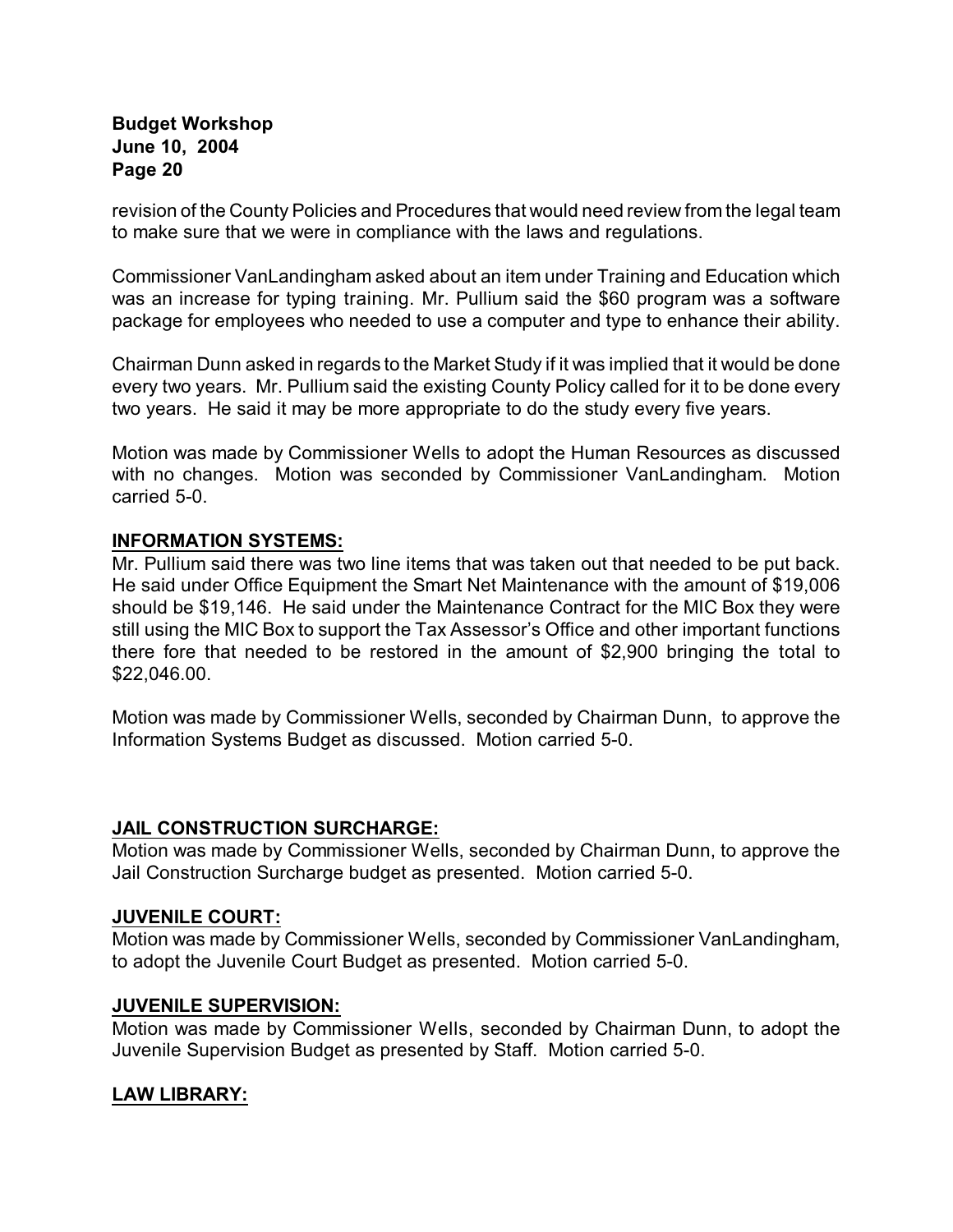Motion was made by Commissioner Frady, seconded by Commissioner Wells, to approve the Law Library Budget. Motion carried 5-0.

## **LIBRARY:**

Commissioner Wells said she had a question regarding the item of Public Relations. She said this budget item had been overspent of the appropriated amount. She asked if this was a problem and if it was how was it being addressed. Mr. Pullium responded that this was addressed in a previous meeting with the Division Director. He said the Director took the necessary steps to correct the deficiency.

Motion was made by Commissioner Wells, seconded by Commissioner Pfeifer, to adopt the Library Budget as presented by staff. Motion carried 5-0.

#### **LIBRARY SPLOST:**

Motion was made by Commissioner VanLandingham, seconded by Commissioner Wells to adopt the Library SPLOST as presented. Motion carried 5-0.

#### **MARSHAL'S OFFICE:**

Commissioner Wells said she had a question under Safety Supplies. She said it stated that annually this department used 4,800 rounds, 48 boxes of shot gun shells and 19 targets to train and qualify personnel. She said if you looked at the number the Sheriff's Department used for a much larger department you would note that they were not shooting that many rounds. She said they only had eight marshal employees.

Chairman Dunn asked how often the Sheriff's Department qualified. He was told they qualified annually. Chairman Dunn noted that the Marshal's Office qualified four times a year.

Motion was made by Commissioner Wells to adopt the Marshal's Office budget with the correction of \$1,200 for safety supplies and otherwise as submitted by staff. Motion seconded by Commissioner Frady. Motion carried 5-0.

#### **MENTAL HEALTH:**

Commissioner Wells said she had a question under New Programs. She asked about the amount of \$3,120.00 increase to fund half the cost of a certified family violence group facilitator. She said she knew they were also funding this in the Solicitor's Budget and Battered Women were also supplying a support group and they did not charge for it. She said she did not see any reason for the Board to fund this if this was one they were charging for.

Commissioner Wells also asked about the \$40,000 requested for the Fayette Community Options formally during business as Fayette Developmental Disabilities. She said this was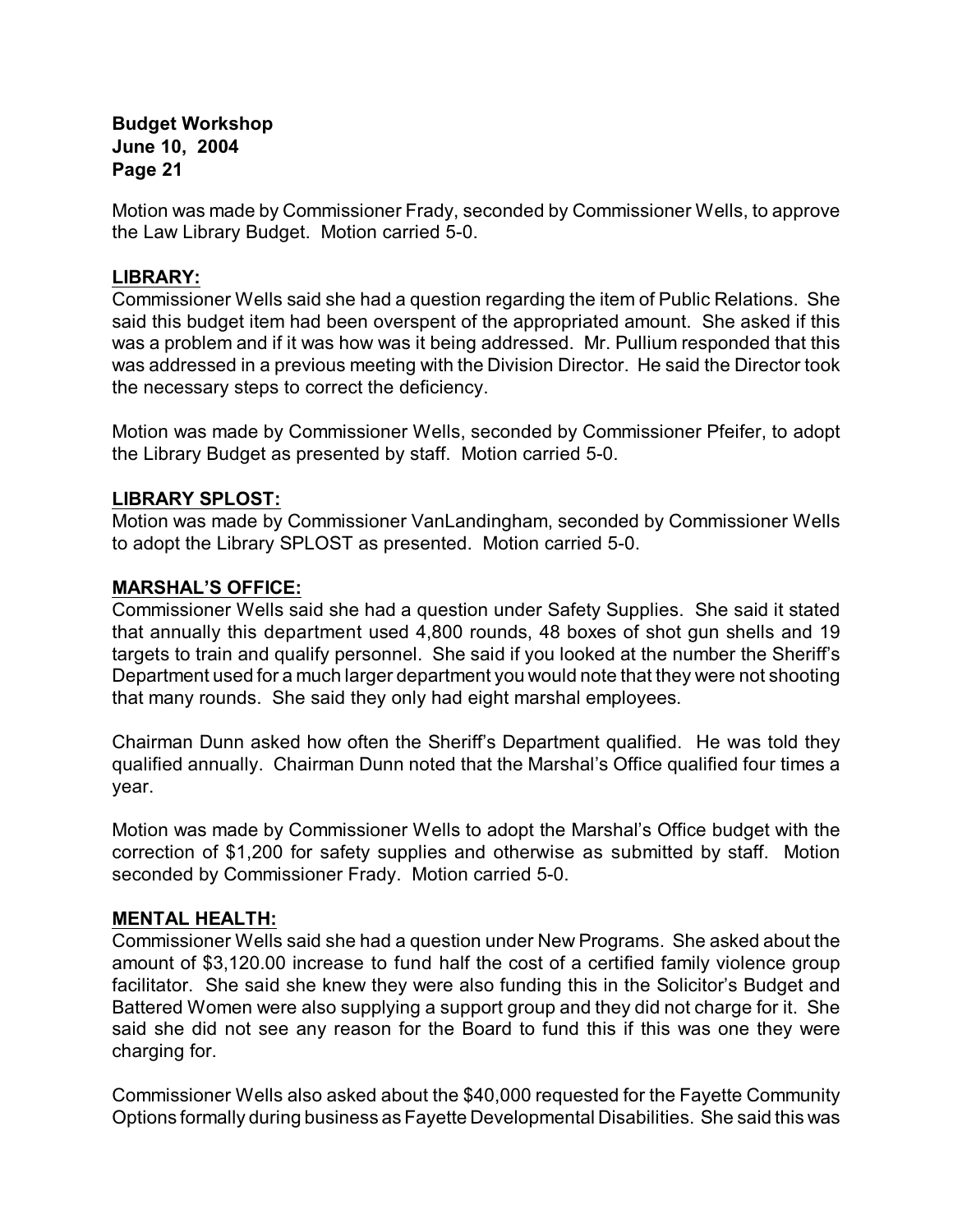suppose to be the budget for the Mental Health Association. She asked when was it switched to Fayette Developmental Disabilities. Mary Holland said they were previously budgeted together and now were split to better track them.

Commissioner Wells then asked about the new program asking for \$13,171 to fund two new supported employment slots for consumers with no other funding. She said she felt they were getting too far from mental health. She said this was suppose to be for counseling for people who had drug addictions and mental problems.

Commissioner Wells said she would not have a problem with this if most of this was not a state program. She said the Mental Health Center was under the McIntosh Trail and was funded by the state.

Motion was made by Commissioner VanLandingham to adopt the Mental Health Budget as presented. Motion was seconded by Commissioner Frady. Motion was carried 3-2 with Chairman Dunn and Commissioner Wells voting in opposition.

## **NON-DEPARTMENTAL:**

Motion was made by Commissioner VanLandingham to adopt the Non-departmental Budgets as presented. Motion was seconded by Commissioner Wells. Motion carried 5-  $0<sub>l</sub>$ 

## **PERMITS AND INSPECTIONS:**

Motion was made by Commissioner Wells to adopt the Permits and Inspections Budget as presented. Motion was seconded by Chairman Dunn. Motion carried 5-0.

## **PUBLIC SAFETY ADMINISTRATION:**

Motion was made by Commissioner Wells to adopt the Public Safety Administration Budget as presented. Motion was seconded by Commissioner VanLandingham. Motion carried 5-0.

## **PUBLIC WORKS ADMINISTRATION:**

Motion was made by Commissioner Wells to adopt the Public Works Administration Budget

as presented. Motion was seconded by Chairman Dunn. Motion carried 5-0.

## **PURCHASING:**

Commissioner Wells said she had a question about the amount of legal services. Mr. Pullium said it was the bids and contracts.

Motion was made by Commissioner VanLandingham to adopt the Purchasing Budget as presented. Motion was seconded b Commissioner Frady. Motion carried 5-0.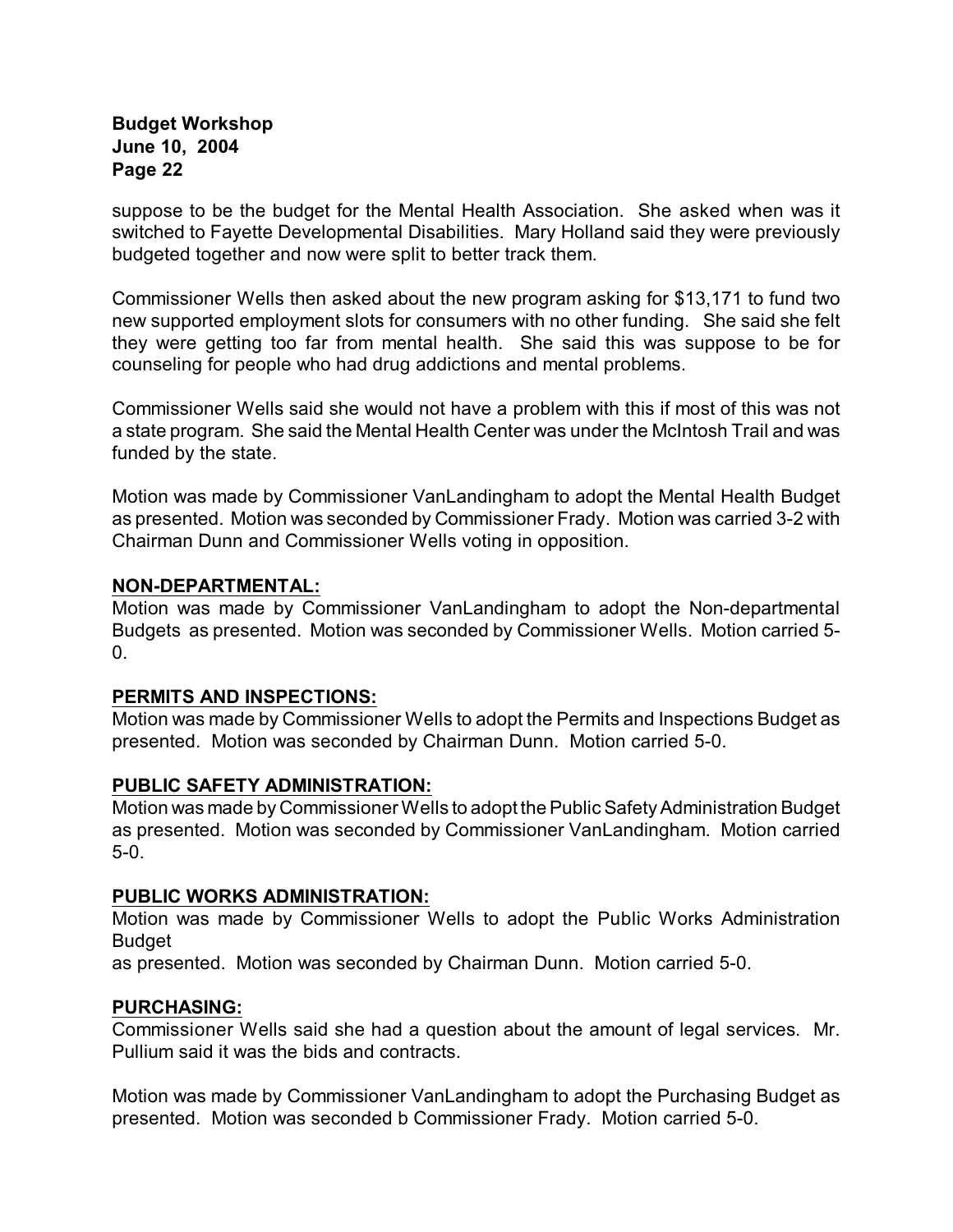#### **RECREATION:**

Commissioner Wells said she wanted to take out the \$60,000 that went to Community Schools. Chris Cofty said this was for the use of the school gymnasiums for volley ball, badminton, etc. Carol Chandler said they partner on a lot of programs.

Commissioner Wells said she did not know that.

Commissioner Frady said that everyone talks about being consistent but he said it was not consistent because Tyrone deserved to have as much money per capita as Peachtree City.

Commissioner Pfeifer said he would be more comfortable if the Tyrone recreation people were working with the Fayette County recreation people so that the Board could get a handle as to what was going on. He said they ought to also be doing this with Peachtree City.

Motion was made by Commissioner Frady to pay a fee to Tyrone Recreation, based on per capita, for use of their recreational facilities. Motion was seconded by Commissioner VanLandingham. Motion carried 2 -3 with Chairman Dunn, Commissioner Pfeifer and Commissioner Wells voting in opposition.

Commissioner Wells asked what was a Therapeutic Instructor. Tom Sawyer answered the instructor was used with the Special Olympic clients.

Commissioner VanLandingham asked about the \$150,000 that was given to Peachtree City each year for all Fayette County citizens to use the recreation facilities. He said there was an article in the paper stating that would change and county citizens could not use their facilities.

Chairman Dunn said if their Board voted to deny use to Fayette County citizens the Board of Commissioners would immediately stop the \$150,000 payment.

Mark Pullium said the next payment of \$150,000 was due to Peachtree City on July 1, 2004. Commissioner Wells suggested that the amount be prorated and paid on a monthly basis.

Motion was made by Commissioner Wells to adopt the Recreation Budget with the change of sending money to Peachtree City on a monthly basis rather than a lump sum. Motion was seconded by Chairman Dunn. Motion carried 5-0.

Chairman Dunn asked Chris Cofty to send a letter to the City Manager of Peachtree City advising him of the change in the way payment would be made of the \$150,000.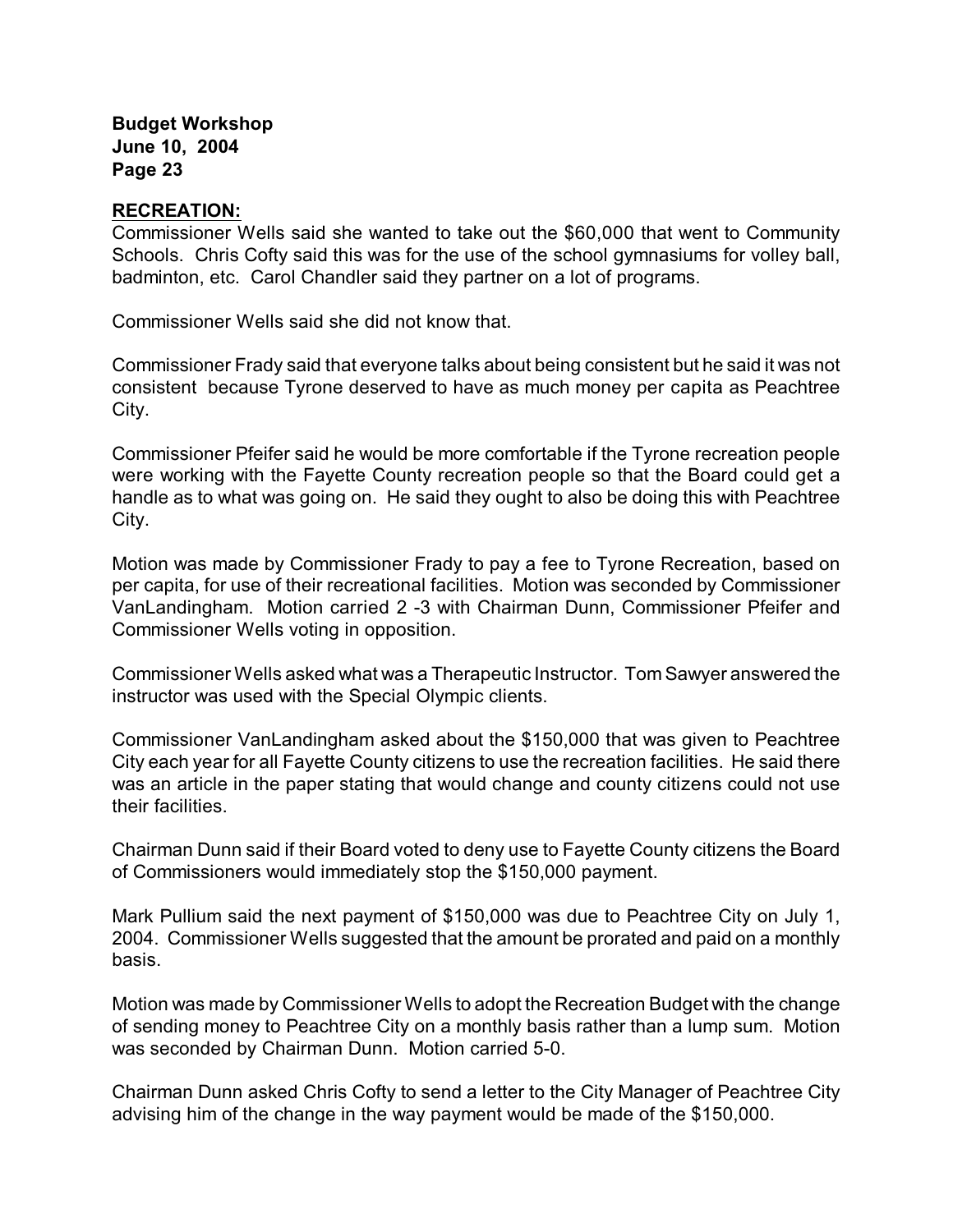#### **SENIOR CITIZENS CENTER:**

Motion was made by Commissioner Wells to adopt the Senior Citizens Center budget as presented. Motion was seconded by Commissioner Frady. Motion carried 5-0.

#### **SHERIFF JAIL:**

Commissioner Wells asked about the recommendation promotions. Mark Pullium said this was in regards to the detention officers being promoted to deputy sheriffs. He said this was a training ground where they started in the jails and were promoted to the field.

Chairman Dunn said that was true, they started in the jail. He said there was no reason to promote them to deputy sheriff until they were moved and there should be a policy that when they were moved they would be paid. Chairman Dunn asked if they could put that policy in place.

Mark Pullium said yes. He said this would be similar to what they did before. He said they would put this money in reserve and when someone was promoted to a deputy sheriff and moved to a patrol they would get the increase in pay. He said in order to accomplish this objective they should move the promotion money into a reserve and when they were moved out onto patrol the money would be moved into the promotion fund.

Chairman Dunn said they needed to send a letter to the Sheriff explaining this procedure. He said they needed to say they were not objecting to this process but they would pay it when the time came. He asked Chris Cofty to write and send this letter.

It was the consensus of the Board for Chris Cofty to proceed in preparing and sending the letter to the Sheriff.

Commissioner VanLandingham said he had a question about Operating Equipment. He said they had not had lawn mowers for over a year but they were asking for \$2,500 to repair lawnmowers and weed eaters. Commissioner VanLandingham said last year the Sheriff's Department said they would not use trustees to cut the grass but instead they wanted to use a lawn service.

Chairman Dunn asked the Board if they wanted to take out this amount. Commissioner VanLandingham suggested they reduce the amount to \$1,000. It was the consensus of the Board to reduce the amount from \$2,500 to \$1,000.

Commissioner VanLandingham said he had a question about Radio Repair, a new program. He said it stated this was inadvertently left out last year. He asked if it was left out last year how did they get by for a year without the radios.

Commissioner VanLandingham said the last question he had was the consummation of the contract at the jail. He said he knew for a fact that the sheriff contracted with a phone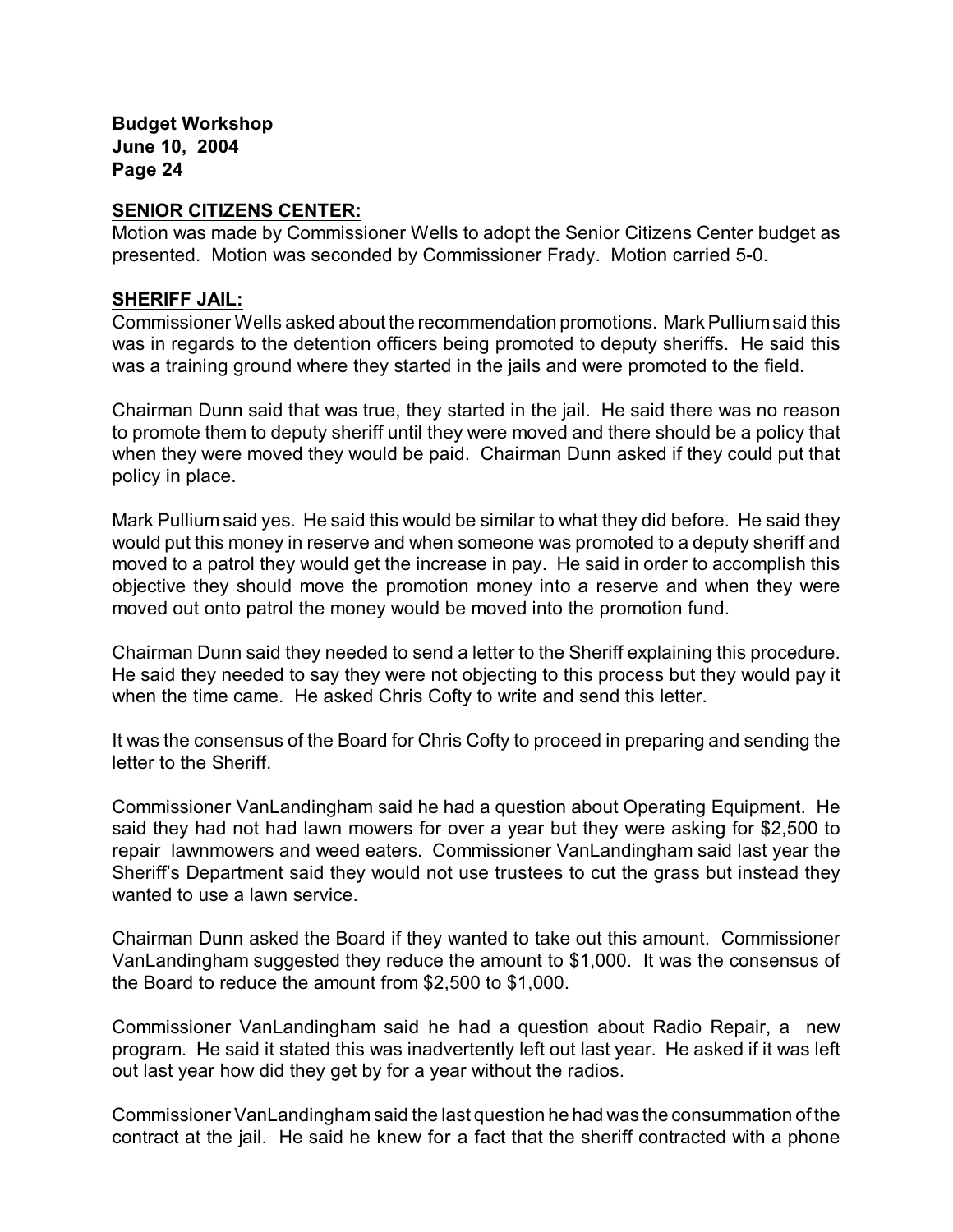company. He said they contracted with the food service business, we did not do that. He said they also contracted with the medical person.

Commissioner Wells commented that they were not legally authorized to do that.

Commissioner VanLandingham commented that they built them a half-million dollar kitchen and they opted not to use it. Chairman Dunn said that was correct.

Chairman Dunn said that was why they were told that by July 1 they have to go through the Purchasing Department and handle all contracts through that department.

Chris Cofty asked if we were going to send out a letter notifying the vendors of this change.

Commissioner Wells responded yes do it now. She said she thought it had already been done.

Chris Cofty asked the commissioners to tell him to send the letter. Commissioner Wells replied that he was told.

Commissioner Wells said she wanted to be sure they took out the promotions and five new positions.

Commissioner Wells said the changes they had made were to take the Operating Equipment to \$1,000 and take out radio repair of \$822.

Chairman Dunn clarified that they did not give the Jail any new people. Commissioner Wells said that was correct. She said they also did not approve promotions of anybody.

Mark Pullium said the Board had taken out \$70,000 so far from the budget requested.

Commissioner Pfeifer asked about \$6,750 for mileage and parking to travel to and from training classes. He said the amount was reduced to \$10.00.

Commissioner Pfeifer said they asked for \$28,411 for seminars and dues and staff recommended \$500. He said \$18,000 was for training and implementation of the CERT team which was not approved.

Commissioner Wells asked what was done with the Safety Equipment. Chairman Dunn said staff recommended \$1,000.

Commissioner Wells asked about the firearms. Commissioner VanLandingham said all of that came out.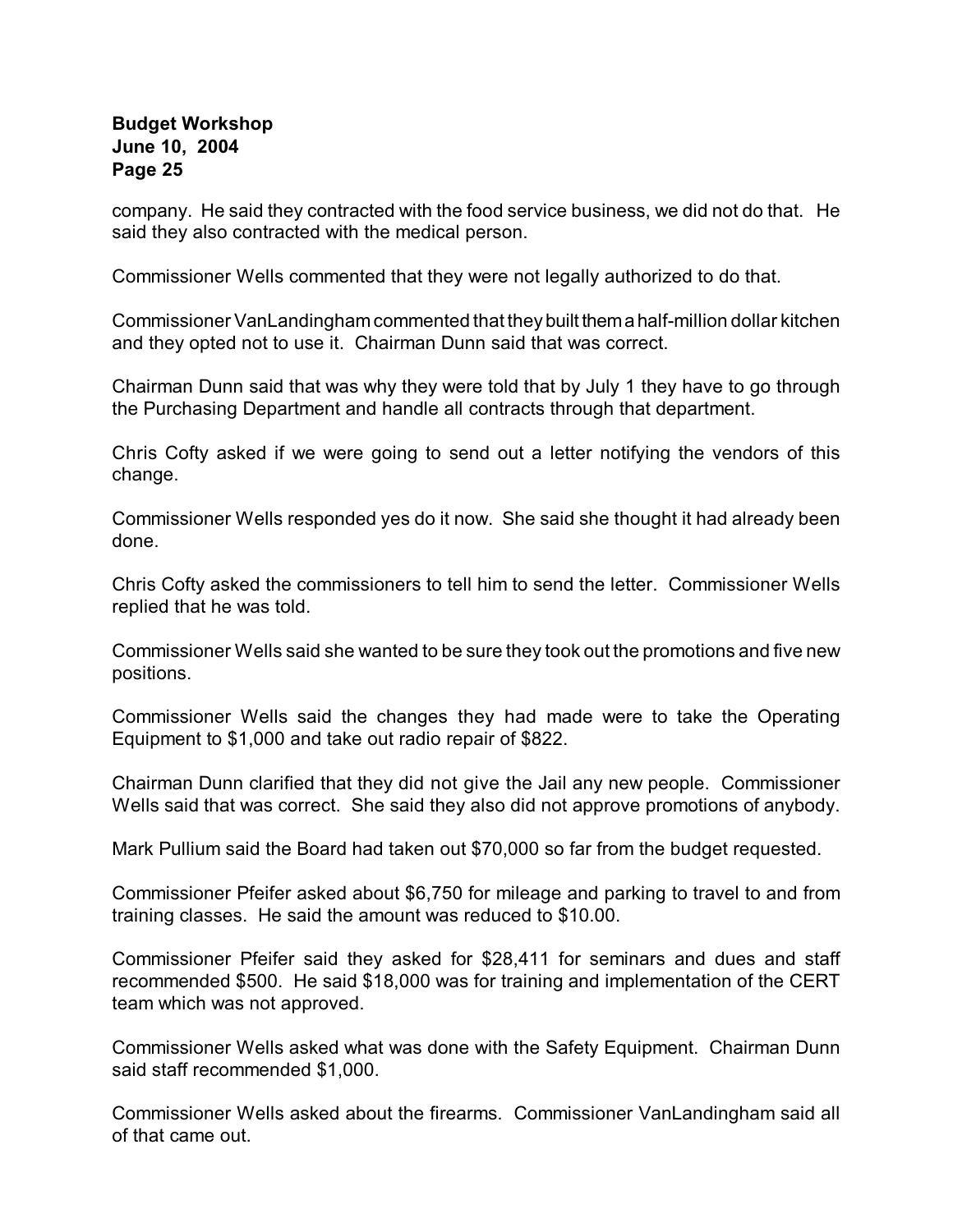Motion was made by Commissioner Wells to adopt the Sheriff Jail Budget with changes as discussed. Motion was seconded by Commissioner VanLandingham. Motion carried 5-0.

## **SOLID WASTE MANAGEMENT:**

Motion was made by Commissioner Wells to adopt the Solid Waste Management budget as presented. Motion was seconded by Commissioner VanLandingham. Motion carried 5-0.

## **STATE COURT JUDGE:**

Mark Pullium said he was asking to go back and adjust the indigent fees for the State Court, Juvenile Court and Magistrate Court since it was agreed to let the public defender's office handle those.

Motion was made by Commissioner Frady to adjust the indigent fees in the State Court, Juvenile Court and Magistrate Court. Motion was seconded by Commissioner VanLandingham. Motion carried 5-0.

Motion was made by Commissioner Wells to adopt the State Court Judge Budget as presented by staff. Motion was seconded by Commissioner VanLandingham. Motion carried 5-0.

# **STATE COURT SOLICITOR-GENERAL:**

Chairman Dunn asked if it was decided how many solicitors were in the court. Commissioner Frady said there were two. Mark Pullium said there were 4.6 people in the state court solicitor's office and under victim assistance there were three people.

Motion was made by Commissioner Wells to adopt the State Court Solicitor-General Budget as presented. Motion was seconded by Chairman Dunn. Motion carried 5-0.

## **STREET LIGHTS:**

Motion was made by Commissioner Wells to adopt the Street Lights Budget as presented. Motion was seconded by Commissioner Frady. Motion carried 5-0.

## **SUPERIOR COURT JUDGE, COURT REPORTS, BAILIFFS:**

Motion was made by Commissioner Wells to adopt the Superior Court Judge, Court Reports and Bailiffs Budget as presented. Motion seconded by Commissioner Frady. Motion carried 5-0.

## **TAX ASSESSOR:**

Commissioner Wells asked what was the new program recommended. Mark Pullium said staff recommended \$2,500 for the GIS Mapping.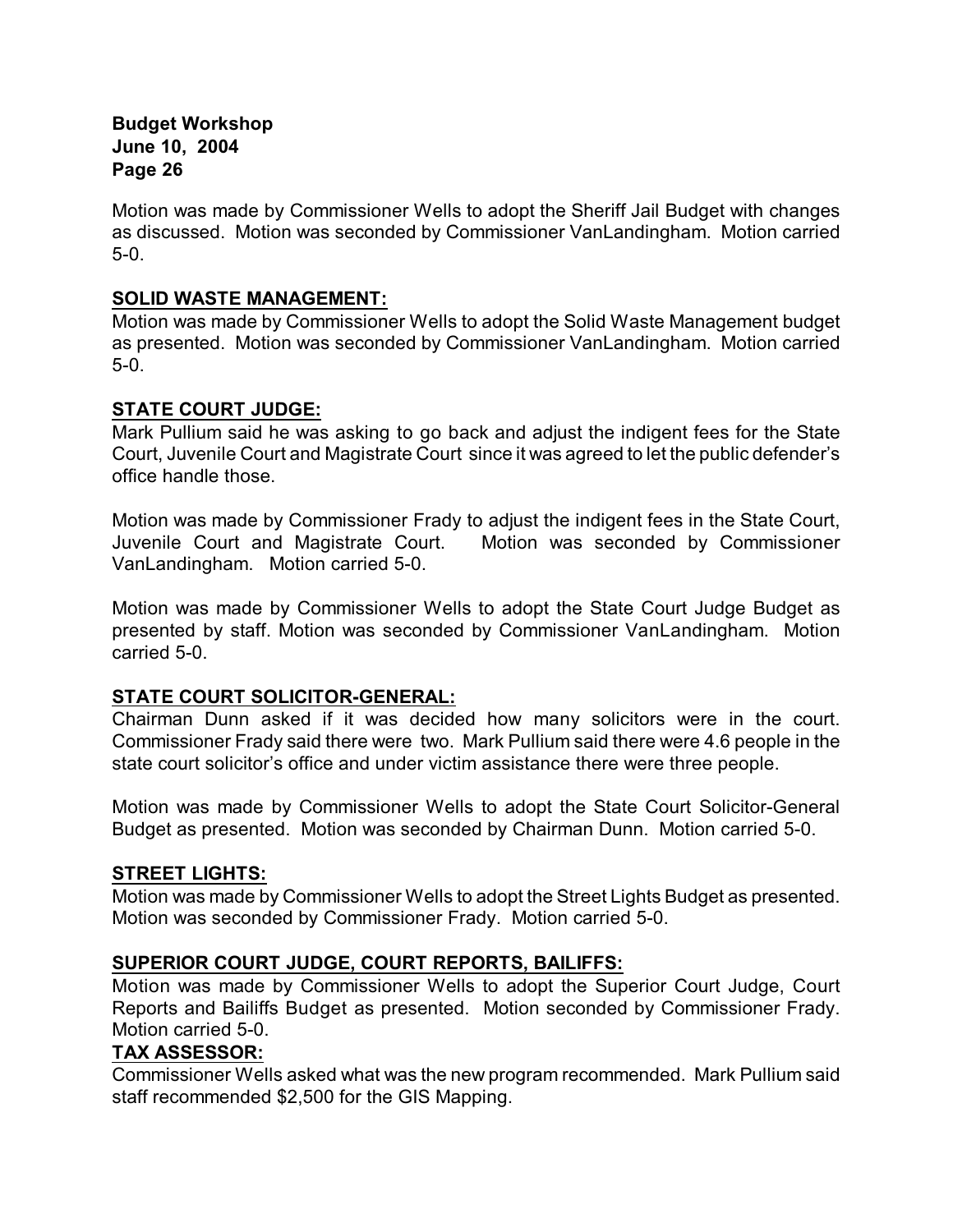Motion was made by Commissioner Wells to adopt the Tax Assessor's Budget as discusses. Motion was seconded by Commissioner Pfeifer. Motion carried 5-0.

#### **TRANSFERS:**

Motion was made by Commissioner Wells to adopt the Transfers Budget as presented. Motion was seconded by Chairman Dunn. Motion carried 5-0.

## **VICTIM ASSISTANCE ADVOCATE:**

Mark Pullium said there was a mistake on the Lodging and Meals. He said it needed to be changed to read \$1,000.

Chairman Dunn said they were also deducting \$10,000 from Battered Women/Domestic Violence.

Commissioner Wells recommended reducing the Victims Assistance account from \$2,500 to \$250 based on the fact that they had only spent approximately \$20 so far this year.

Motion was made by Commissioner Wells with the changes as presented. Motion was seconded by Commissioner Pfeifer Motion carried 5-0.

## **YOUTH PROTECTION HOME:**

Motion was made by Commissioner Wells to adopt the Youth Protection Home Budget as presented. Motion was seconded by Commissioner VanLandingham. Motion carried 5-0.

## **ZONING:**

Motion was made by Commissioner Wells to adopt the Zoning Budget as presented. Motion was seconded by Commissioner VanLandingham. Motion carried 5-0.

#### **WATER SYSTEM:**

Motion was made by Commissioner Wells to adopt the Water System Budgets as presented by staff. Motion seconded by Commissioner VanLandingham. Motion carried 5-0.

There being no further business to come before the Board, Chairman Dunn adjourned the meeting at 11:00 p.m.